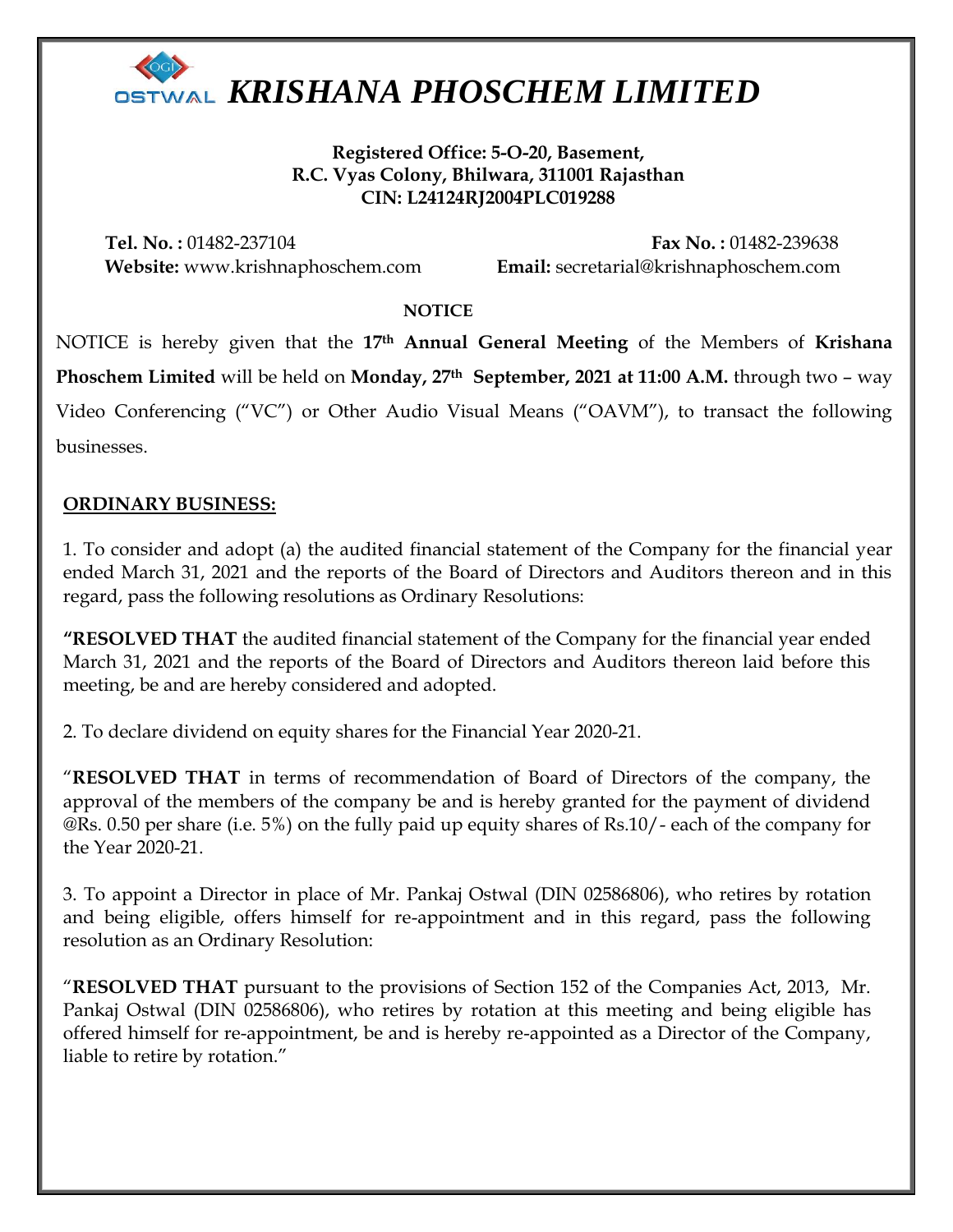

### **SPECIAL BUSINESS:**

4. To approve and ratify the authority of Board of directors in fixing remuneration of the Cost Auditor(s) for the financial year ending 31st March 2022 and, in this regard, to consider and if thought fit, to pass with or without modification(s) the following as an Ordinary Resolution:

"**RESOLVED THAT** Shareholders hereby ratify the actions of the Board of Directors pursuant to the provisions of Section 148(3) and other applicable provisions of the Companies Act, 2013 read with the Companies (Audit and Auditors) Rules, 2014, for approving recommendation of Audit Committee for remuneration to M/s K.C. Moondra  $\&$  Associates, Cost Auditor(s) to conduct the cost audit of the Company for the financial year ending 31st March 2022 at such remuneration as shall be fixed by the board of directors of the company.

5. To consider and, if thought fit, to pass, with or without modification(s), to re-appoint Mrs. Priyanka Surana as an Women Independent Director of the Company for the five (5) consecutive years, the following Resolution as a Special Resolution:

"**RESOLVED THAT** pursuant to the recommendation of the Nomination & Remuneration Committee, and approval of the Board and subject to the provisions of Sections 149 and 152 any other applicable provisions of the Companies Act, 2013 and any rules made there under read with Schedule IV to the Act, and the applicable provisions of the Securities and Exchange Board of India (Listing Obligations and Disclosure Requirements) Regulations, 2015 (including any statutory modification(s) or re-enactment(s) thereof, for the time being in force), Mrs. Priyanka Surana (DIN: 07679675), who was appointed as an Non-Executive women Independent Director, be and is hereby re-appointed as an women Independent Director of the Company, not liable to retire by rotation, and to hold office for a term of 5 (Five) consecutive years on the Board of the Company up to the conclusion of the 22nd AGM of the Company."

6. To approve the increase in authorized share capital of the company consider and, if thought fit, to pass, with or without modification(s), the following as an Ordinary Resolution:

**"RESOLVED THAT** pursuant to the provisions of Section 13, 61, 64 and other applicable provisions, if any, of the Companies Act, 2013, (including any statutory modification(s) and reenactment(s) thereof for the time being in force) and the rules framed thereunder, the consent of the Member of the Company be and is hereby accorded to increase the Authorized Share Capital of the Company from the present Rs. 30,00,00,000/- (Rupees Thirty Crore only) consisting of 300,00,000 (Three Crore) Equity Shares of Rs 10/- (Rupees Ten) each to Rs. 40,00,00,000/- (Rupees Forty Crore only) consisting of 4,00,00,000 (Four Crore) Equity Shares of Rs.10 /- (Rupees Ten) each by creation of additional 100,00,000 (One Crore) Equity Shares of Rs. 10/- (Rupees Ten) each ranking pari-passu in all respect with existing Equity shares of the Company.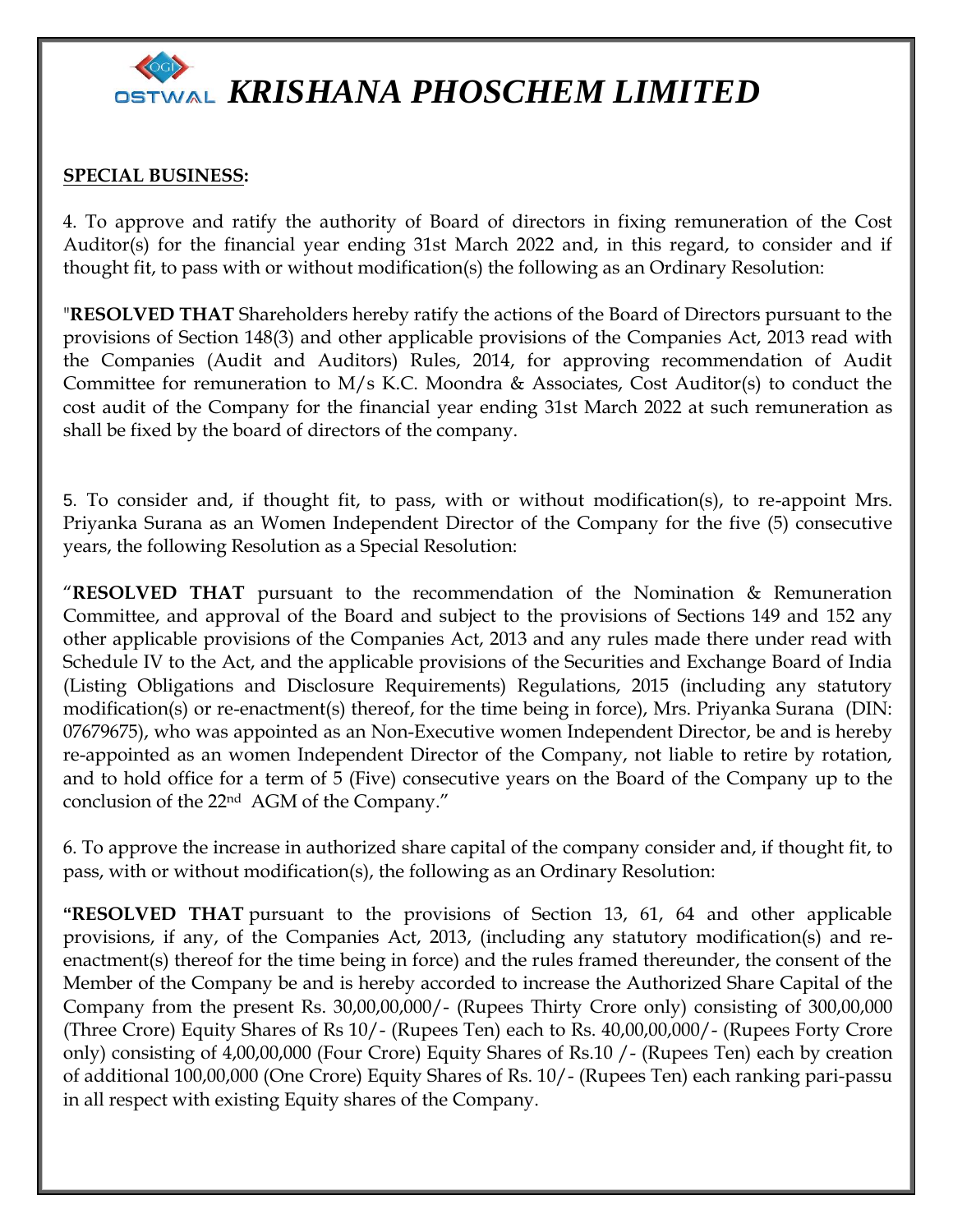**FURTHER RESOLVED THAT** the Memorandum of Association of the Company be and is hereby altered by substituting the existing Clause V thereof by the following new Clause V as under:

**V. "The Authorised Share Capital of the Company is Rs. 40,00,00,000/- (Rupees Forty Crore Only) divided into 4,00,00,000 (Four Crore) Equity Shares of the Face value of Rs. 10/- (Rupees Ten) each."**

**RESOLVED FURTHER THAT** for the purpose of giving effect to this resolution, the Board of Directors of the Company (hereinafter referred to as "Board" which term shall include a Committee thereof authorized for the purpose) be and is hereby authorized to take necessary actions for, submission of documents and papers with the concerned authorities to register and implement the aforesaid amendment to the Memorandum of Association of the Company and to do all such acts, deeds and things as may be necessary in this regard including authorizing any person of the Company for this purpose."

7. To approve and increase the overall managerial remuneration limit and, in this regard, to consider and if thought fit, to pass with or without modification(s) the following as a Special Resolution:

"**RESOLVED THAT** in accordance with the provision of Section 197 of the Companies Act,2013 as amended by the Companies (Amendment)Act, 2017, read with Schedule V and other applicable provisions of the Companies Act, 2013 and the rules there-under amended from time to time and pursuant to recommendation of Nomination & Remuneration Committee, approval of the members of the Company be and is hereby accorded to increase the overall limit of managerial remuneration payable by the Company to the Managing Director and other Directors of the Company in respect of any financial year from 11% (eleven percent) to 25%(Twenty five percent) of the net profits of the Company computed in the manner laid down in Section 198 of the Companies Act, 2013."

"**RESOLVED FURTHER THAT**, the Board of Directors be and is hereby authorized to do all such acts, deeds and things, as it may in absolute discretion deem necessary, proper or desirable, and to settle any question, difficulty or doubt that may arise in respect to aforesaid without being required to seek any further consent or approval of the Members of the Company, or otherwise to the end and intent that they shall be deemed to have given their approval thereto expressly by the authority of this resolution."

8. To approve and revision of remuneration of Mr. Praveen Ostwal as Managing Director of the Company and, in this regard, to consider and if thought fit, to pass with or without modification(s) the following as a Special Resolution:

"**RESOLVED THAT** pursuant to the provisions of Section 196, 197, 203 and Schedule V to the Companies Act, 2013 ("the Act") read with Companies (Appointment and Remuneration to Managerial Personnel) Rules, 2014 (including any statutory modification(s) or re-enactment thereof, for the time being in force) and Rules made there under to the extent applicable, on the recommendation of Nomination & Remuneration Committee and subject to approval of members be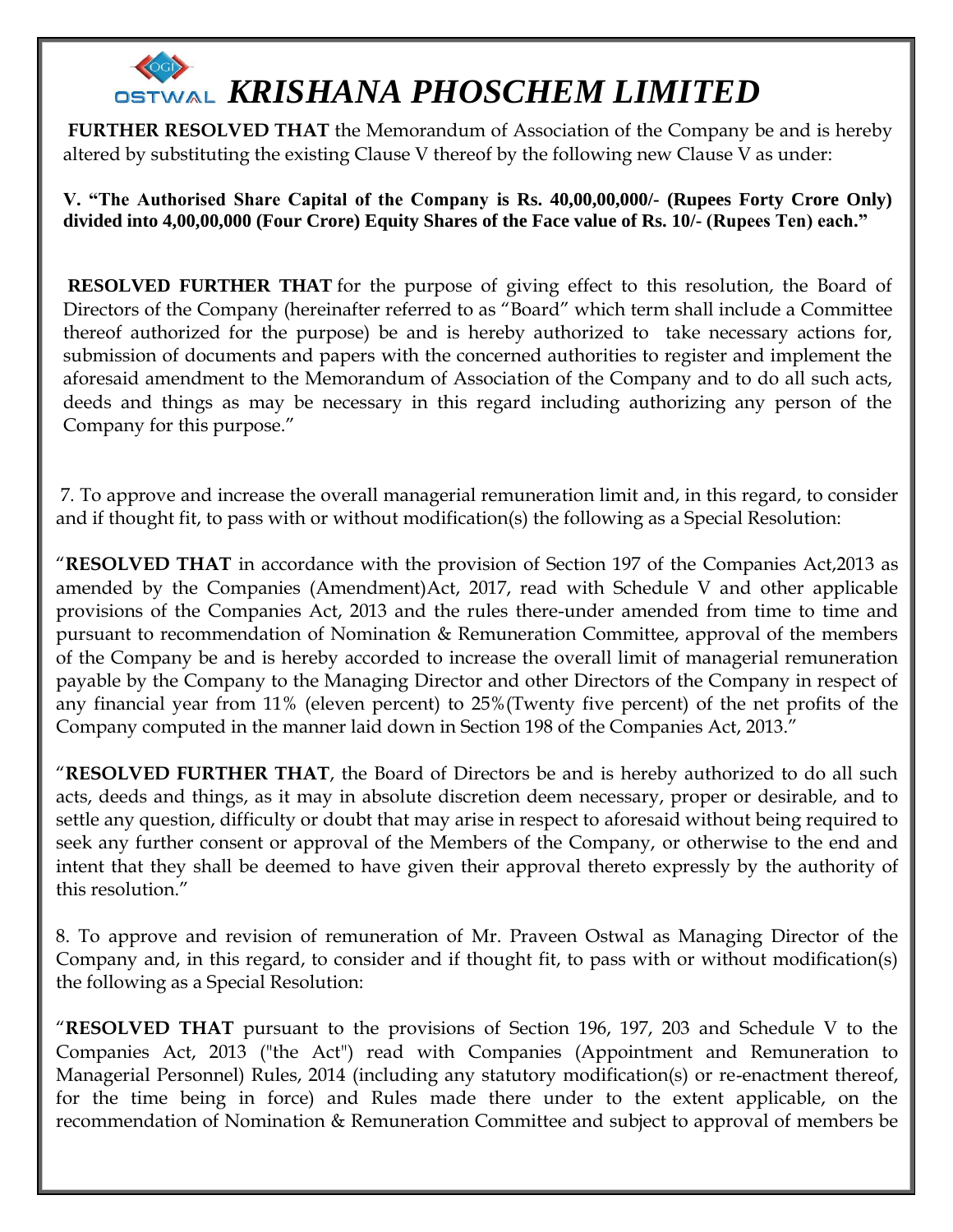

and is hereby accorded for upward revision in payment of remuneration of Mr. Praveen Ostwal, Managing Director of the Company (DIN:- 00412207) w.e.f 1st April, 2021 till remaining duration of his tenure, provided that the maximum remuneration payable to him shall not exceed 25% of the net profit of the company calculated in accordance with section 198 of the companies act 2013, provided that such variation or increase is with in specified limit as under the relevant provisions of Section 196, 197 and Schedule V to the Companies Act, 2013 on the such terms and conditions of revision of remuneration as mentioned below:-

1. Salary up to Rs. 2.00 Crore per annum.

2. Commission up to 2% of total sales of the company (Monthly or annual basis).

3. At the discretion of the Board, the payment may be made on a pro-rata basis every Month or on an annual basis.

"**RESOLVED FURTHER THAT** the Board of Directors and the Nomination & Remuneration Committee be and is hereby authorized to vary or increase the remuneration specified above from time to time to the extent the Board of Directors may deem appropriate, provided that such variation or increase, with in specified limit as the case may be, as specified under the relevant provisions of Section 196, 197, 203 and Schedule V to the Companies Act, 2013 subject to any amendment in the provisions of the aforesaid sections.

"**RESOLVED FURTHER THAT** notwithstanding anything contained herein above, where, during the term of employment of the Managing Director, if in any financial year, the Company has no profits or its profits are inadequate, unless otherwise approved by any Statutory Authority, as may be required, the remuneration payable to the Managing Director including Salary, perquisites and any other allowances shall be governed and be subject to the conditions and ceiling provided under the provisions of Section II of Part II of Schedule V to the Companies Act, 2013 and all other applicable provisions of Companies Act, 2013 or such other limits as may be prescribed by the Government from time to time as minimum remuneration.

"**RESOLVED FURTHER THAT** limits stipulated in this Resolution are the maximum limits and the Board may in its absolute discretion to pay a lower remuneration and revise the same from time to time within the maximum limits stipulated by the Resolution."

"**RESOLVED FURTHER THAT** the Board of Directors of the Company be and is hereby authorized to do all such acts, deeds and things as may be required to give effect to the aforesaid resolutions."

9. To approve and Payment of salary or Commission to Non-Executive Directors of the Company and, in this regard, to consider and if thought fit, to pass with or without modification(s) the following as a Special Resolution:

"**RESOLVED THAT** pursuant to provisions of Sections 197, 198 and all other applicable provisions, if any, of the Companies Act, 2013, the Company hereby accords its consent and approval to pay remuneration to Non-Executive Directors of the Company by way of salary or commission not exceeding 1% of the Net Profit of the Company in lieu of their services to the Company and that Board of Directors of the Company (hereinafter referred to as 'the Board' which term shall be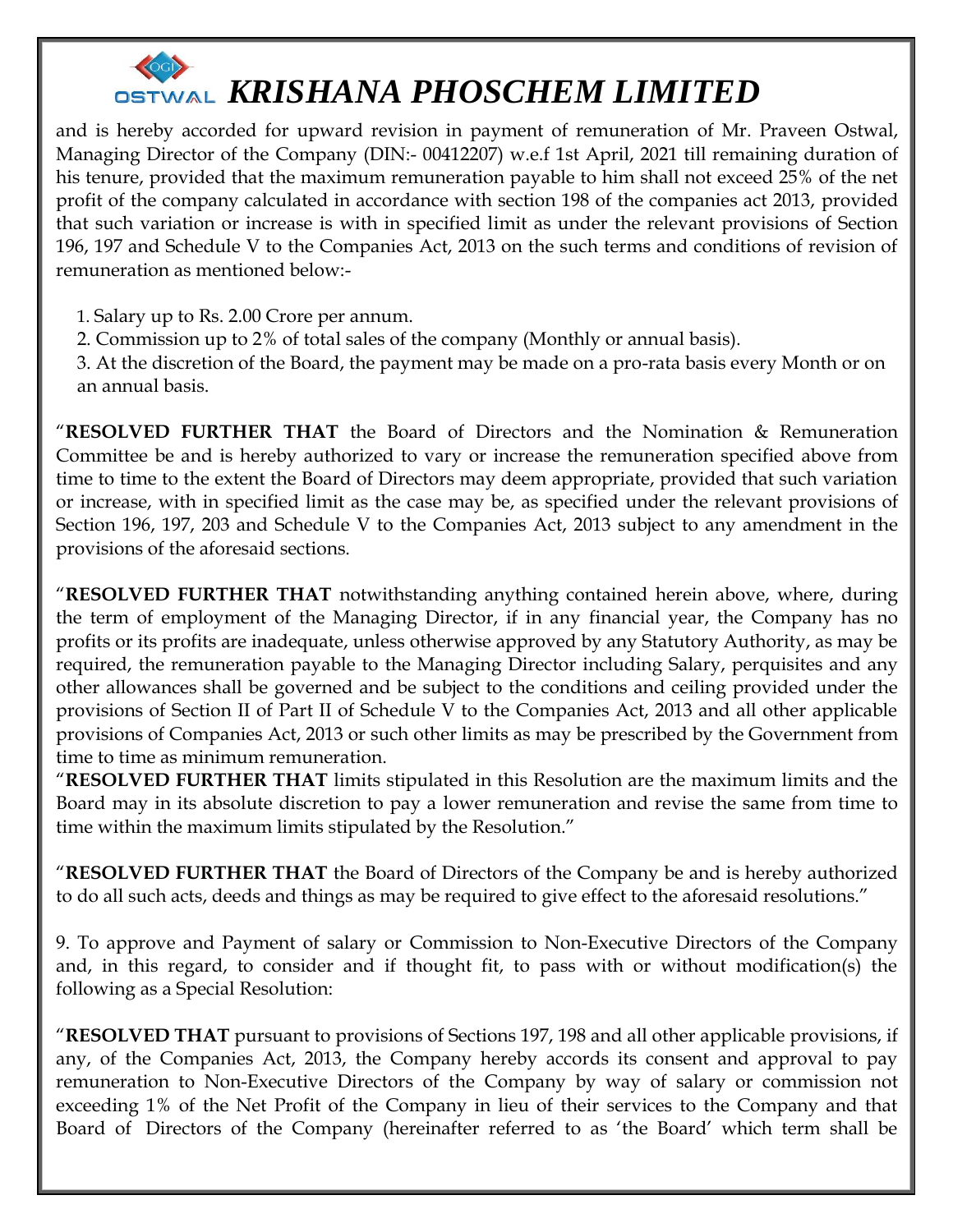

deemed to include any committee which the Board may constitute to exercise its powers including powers conferred by this resolution) shall in their absolute discretion, decide the extent to which such remuneration is payable to the Non-Executive Directors based on their individual services to the Company within the ceiling limit of 1% of the Net profit of the Company."

"**RESOLVED FURTHER THAT** the Board be and is hereby authorized to delegate its powers conferred by this resolution to any Director or Directors or Remuneration Committee of Directors to determine the extent to which such remuneration is payable to each of the Non-Executive Directors based on their individual services to the Company."

 By Order of the Board of Directors Dated: 27/08/2021 For Krishana Phoschem Limited

 $Sd$  /-

 (Priyanka Bansal) Company Secretary & Compliance Officer

### **NOTES:**

Place: Bhilwara

1. In view of the outbreak of Covid-19 pandemic, the Ministry of Corporate Affairs ('MCA') has vide its General Circular dated January 13, 2021 read with General Circulars dated April 8, 2020, April 13, 2020 and May 5, 2020 (collectively referred to as 'MCA Circulars') permitted the holding of the Annual General Meeting ('AGM') through Video Conferencing ('VC') facility or other audio visual means ('OAVM'), without the physical presence of the Members at a common venue. Further, the Securities and Exchange Board of India ('SEBI') vide its Circulars dated May 12, 2020 and January 15, 2021 ('SEBI Circulars') has also granted certain relaxations. In compliance with the applicable provisions of the Companies Act, 2013 ('the Act'), Securities and Exchange Board of India (Listing Obligations and Disclosure Requirements) Regulations, 2015 ('SEBI Listing Regulations'), MCA Circulars and SEBI Circulars, the AGM of the Company is being held through VC/OAVM on Monday, September 27, 2021 at 11.00 a.m. (IST). The registered office of the Company shall be deemed to be the venue for the AGM.

2. Further, pursuant to the MCA and SEBI Circulars, the Notice of the AGM along with the Annual Report for FY 2020-21 is sent in electronic form only to those Members whose email addresses are registered with the Company/ Depositories. The Notice calling the 17th AGM has been uploaded on the website of the Company at www.krishnaphoschem.com. The Notice can also be accessed from the websites of the Stock Exchange i.e. The National Stock Exchange of India Limited ("NSE") at www.nseindia.com and on the website of National Securities Depository Limited ("NSDL") (agency for providing the Remote e-Voting facility) i.e. [www.evoting.nsdl.com.](http://www.evoting.nsdl.com/)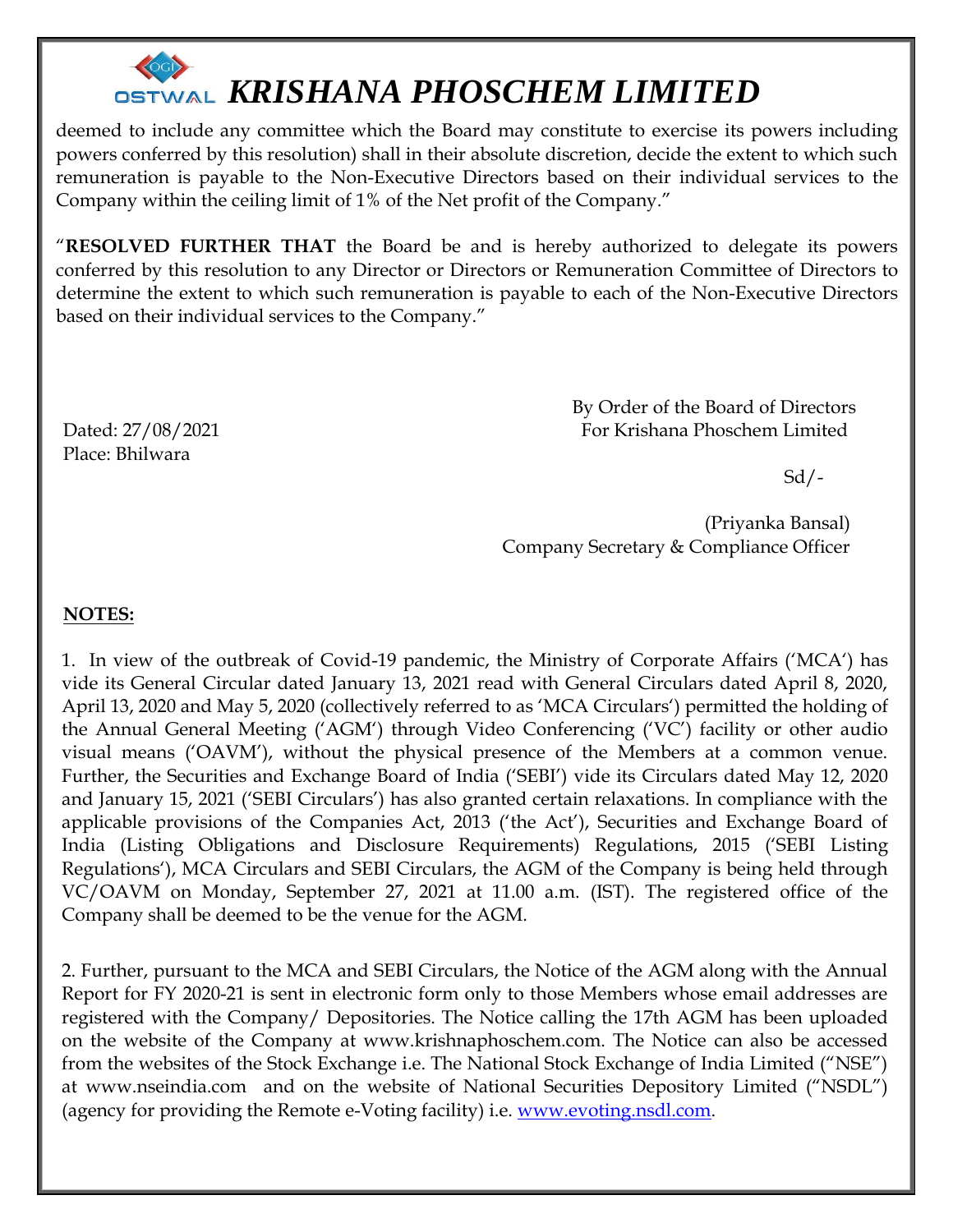- 3. The explanatory Statement pursuant to Section 102 of the Companies Act, 2013 in respect of the Business under Item No. 4, 5, 6, 7, 8 & 9 of the accompanying notice is annexed hereto.
- 4. In respect of Resolution at item no. 3 and 5 a statement giving additional information on Directors seeking appointment/re-appointment is annexed herewith as required under SEBI (Listing Obligations & Disclosure Requirements) Regulations, 2015 (SEBI Regulations).
- 5. Pursuant to the provisions of the Companies Act, 2013, a Member entitled to attend and vote is entitled to appoint a proxy to attend and vote on his/her behalf and the proxy need not be a Member of the Company. Since this AGM is being held pursuant to the MCA Circulars through VC or OAVM, physical attendance of Members has been dispensed with. Accordingly, in terms of the above-mentioned MCA and SEBI circulars, the facility for appointment of proxies by the Members will not be available for the AGM and hence the Proxy Form and Attendance Slip are not annexed to this Notice.
- 6. Members attending the meeting through VC or OAVM shall be counted for the purpose of reckoning the quorum under Section 103 of the Companies Act 2013.
- 7. As per the provisions of Clause 3.A.III. of the General Circular No. 20/ 2020 dated May 5, 2020, the matters of Special Business as appearing at Item Nos. 4, 5, 6, 7, 8 & 9 of the accompanying Notice, are considered to be unavoidable by the Board and hence, forming part of this Notice.
- 8. Members seeking any information or clarification are requested to send in written queries to the Company, in advance, before the date of the meeting by mail at [secretarial@krishnaphoschem.com.](mailto:secretarial@krishnaphoschem.com)
- 9. Corporate members intending to send their authorized representative to attend the AGM through VC or OAVM or to vote through remote e-voting, pursuant to Sections 112 and 113 of the Act, are requested to send a certified copy of the board resolution to the Scrutinizer by email at sourabh.bapna12@gmail.com with a copy marked to evoting@nsdl.co.in, authorizing their representative to attend and vote on their behalf at the AGM.
- 10. In case of joint holders attending the meeting, only such joint holder who is higher in the order of name will be entitled to vote.
- 11. The Notice is being sent to all the Members, whose names appear in the Register of Members/List of Beneficial Owners, received from National Securities Depository Limited (NSDL)/Central Depository Services (India) Limited (CDSL) as on Friday, 27st August 2021. for those shareholders whose email ids are not registered with the Depositories, for procuring user id and password, Notice and Annual Report, are requested to provide their Mail id at secretarial@krishnaphoschem.com.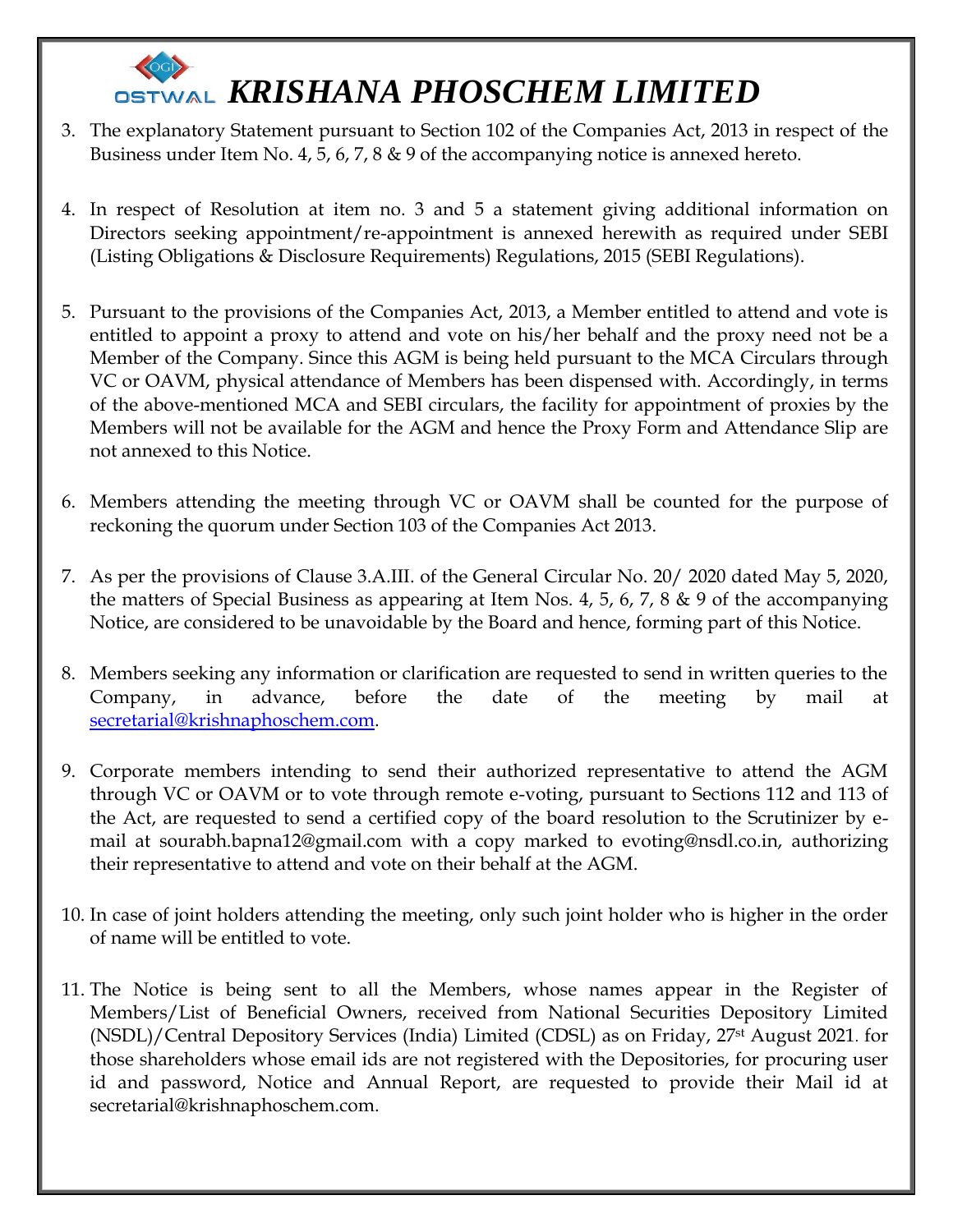

- 12. The Members are requested to note that the Company is pleased to provide a two-way Video Conferencing Facility (VC) to view the live streaming of the proceedings of the AGM and facilitate participation of Members at the AGM through VC or asking their questions through a Chat box facility. The Members will be able to view the proceedings on NSDL's e-Voting website [www.evoting.nsdl.com.](http://www.evoting.nsdl.com/)
- 13. Members may use this facility by using the same login credentials as provided for remote e-Voting. Members on the day of the AGM will login through their user ID and password on e-Voting website of NSDL. The link will be available in Member login where the EVEN of Company will be displayed. On clicking this link, the Member will be able to view the webcasting of the AGM proceedings. The VC Facility will be available on September 27, 2021 from 11:00 a.m. (IST) onwards till the conclusion of the Meeting.
- 14. The Members can join the AGM in the VC/OAVM mode 30 minutes before and 15 minutes after the scheduled time of the commencement of the Meeting by following the procedure mentioned in the Notice. The Members will be able to view the proceedings on NSDL's e-Voting website www.evoting.nsdl.com.The facility of participation at the AGM through VC/OAVM will be made available to at least 1,000 members on first come first served basis. This will not include large Shareholders (Shareholders holding 2% or more shareholding), Promoters, Institutional Investors, Directors, Key Managerial Personnel, the Chairpersons of the Audit Committee, Nomination and Remuneration Committee and Stakeholders Relationship Committee, Auditors etc. who are allowed to attend the AGM without restriction on account of first come first served basis.
- 15. Dividend on Equity Shares, as recommended by the Board of Directors for the Year ended  $31<sup>st</sup>$ March, 2021 and subject to approval of members at this Annual General Meeting, will be paid thirty days from the date of declaration to those shareholders whose name shall appear on the company's register of Members on September 20, 2021.

The Shareholders, who have not claimed their Dividend in the past, are requested to write to the Registrar and Transfer Agent, M/s. Link Intime India Private Limited, Mumbai to claim the amount of Dividend.

Pursuant to Section 124 of the Companies Act, 2013, if the Dividend Amount is not claimed within 7 Years from the date it is due for payment, such unclaimed amount will be transferred to Investor Education and Protection Fund and thereafter no claim shall become against the Company.

Pursuant to the Finance Act, 2020, dividend income will be taxable in the hands of the Shareholders w.e.f. April 1, 2020 and the Company is required to deduct Tax At Source("TDS") from dividend paid to the Members at prescribed rates in the Income Tax Act, 1961 ('the IT Act'). In general, to enable compliance with TDS requirements, Members are requested to complete and / or update their Residential Status, PAN, Category as per the IT Act with their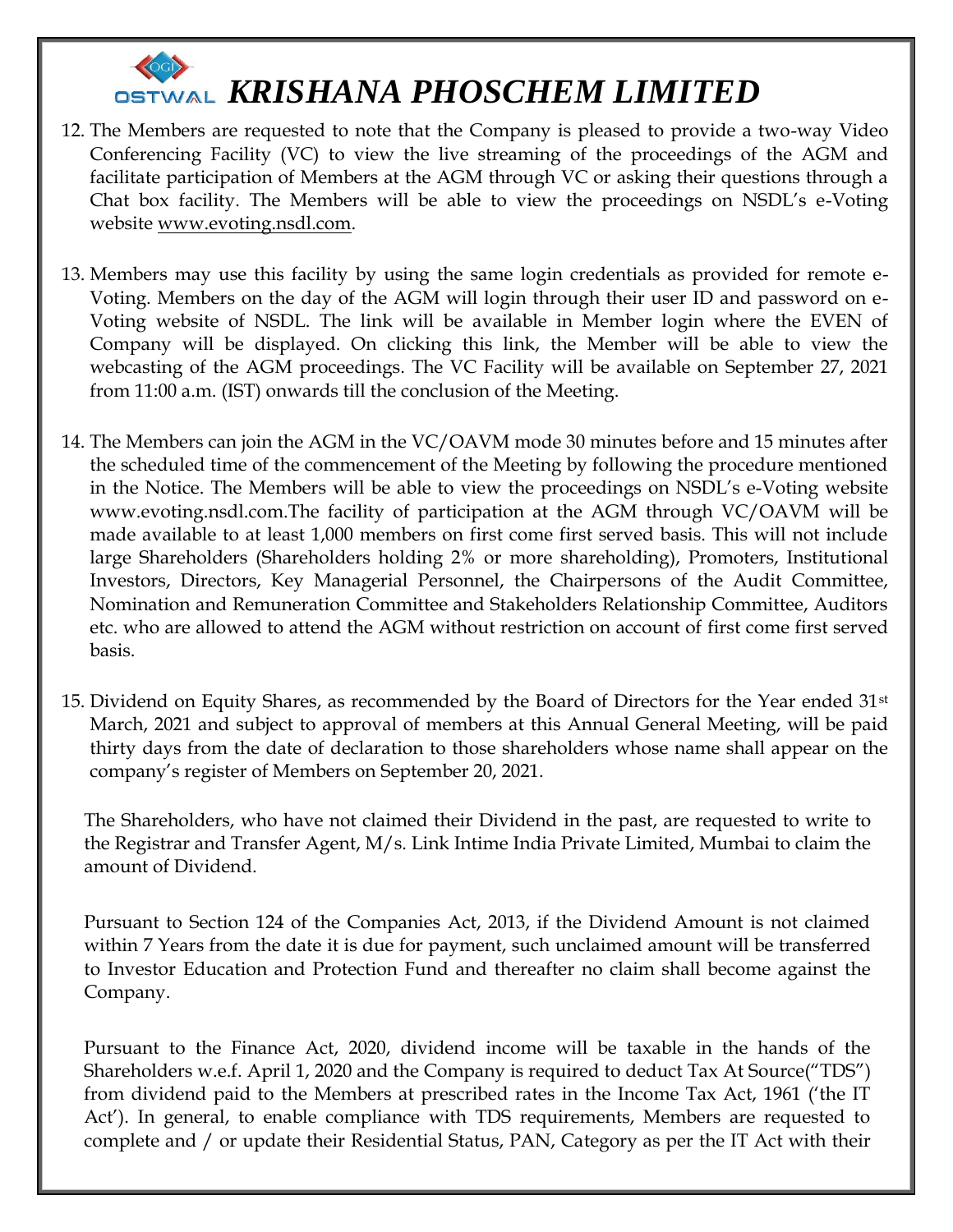Depository Participants or in case shares are held in physical form, with the Company by sending documents through email at [secretarial@krishnaphoschem.com](mailto:secretarial@krishnaphoschem.com) on or before September 20, 2021.

A Resident individual shareholder with PAN and who is not liable to pay income tax can submit a yearly declaration in Form No. 15G / 15H, to avail the benefit of non-deduction of tax at source by e-mail to [secretarial@krishnaphoschem.com.](mailto:secretarial@krishnaphoschem.com)

Non-resident shareholders [including Foreign Institutional Investors (FIIs) / Foreign Portfolio Investors (FPIs)] can avail beneficial rates under tax treaty between India and their country of tax residence, subject to providing necessary documents i.e. No Permanent Establishment and Beneficial Ownership Declaration, Tax Residency Certificate, Form 10F, any other document which may be required to avail the tax treaty benefits. For this purpose, the shareholder may submit the above documents (PDF / JPG Format) by e-mail to [secretarial@krishnaphoschem.com.](mailto:secretarial@krishnaphoschem.com)

- 16. The Ministry of Corporate Affairs (vide circular nos. 17/2011 and 18/2011 dated April 21 and April 29, 2011 respectively), has undertaken a 'Green Initiative in Corporate Governance' and allowed companies to share documents with its shareholders through an electronic mode. Members are requested to support this green initiative by registering / updating their e-mail addresses, in respect of shares held in dematerialized form with their respective Depository Participants and in respect of shares held in physical form with Link Intime India Private Limited.
- 17. Members holding shares in dematerialized form are requested to intimate all changes pertaining to their bank details such as bank account number, name of the bank and branch details, MICR code and IFSC code, mandates, nominations, power of attorney, change of address, change of name, e-mail address, contact numbers, etc., to their depository participant (DP). Changes intimated to the DP will then be automatically reflected in the Company's records which will help the Company and the Company's Registrars and Transfer Agents, Link Intime India Private Limited to provide efficient and better services. Members holding shares in physical form are requested to intimate such changes to Link Intime India Private Limited.
- 18. Voting Through Electronic Means: The details of the process and manner of e-voting are explained herein below:

In compliance with Sections 108 and 110 of the Companies Act, 2013 and the Rules made thereunder, the Company has provided the facility to the Members to exercise their votes electronically and vote on all resolutions through the e-voting service facility arranged by NSDL. The instructions for electronic voting are given in this Notice. The Members may cast their votes using electronic voting systems from a place other than the venue of the Annual General Meeting (AGM) (remote e-voting). The instructions for e-voting are given herein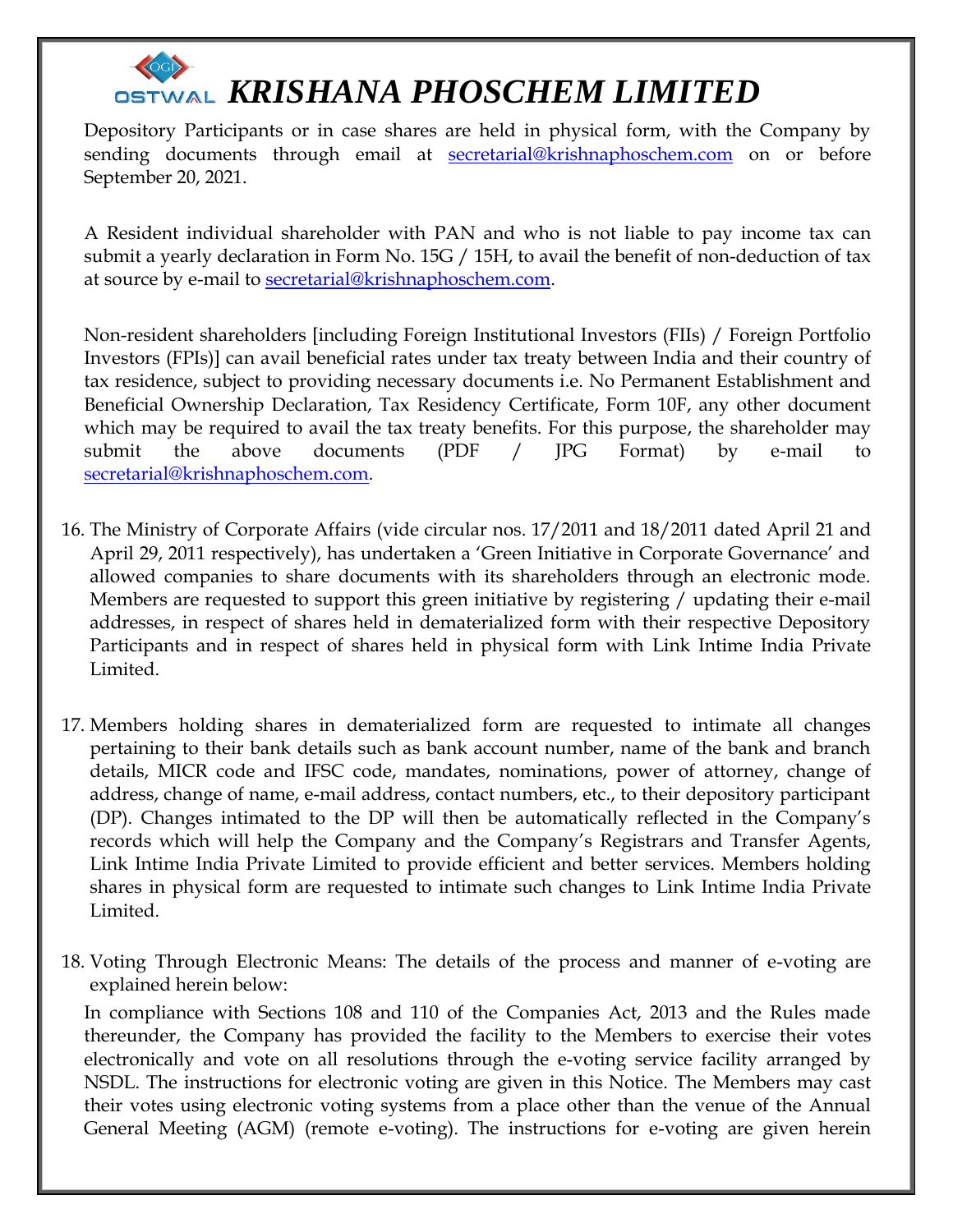below. The resolutions passed by the Members through e-voting are deemed to have been passed as if they have been passed at AGM.

The Members who have cast their vote by remote e-voting prior to the AGM may also attend the AGM but shall not be entitled to cast their vote again.

The remote e-voting period begins on 24th September, 2021 (9:00 A.M.) and ends 26th September, 2021 (5:00 P.M.). The remote e-voting module shall be disabled by NSDL for voting thereafter. The Members, whose names appear in the Register of Members / Beneficial Owners as on the record date (cut-off date) i.e. 20th September, 2021, may cast their vote electronically. The voting right of shareholders shall be in proportion to their share in the paid-up equity share capital of the Company as on the cut-off date, being 20th September, 2021.

### **How do I vote electronically using NSDL e-Voting system?**

*The way to vote electronically on NSDL e-Voting system consists of "Two Steps" which are mentioned below:*

### **Step 1: Access to NSDL e-Voting system**

### **A)Login method for e-Voting and joining virtual meeting for Individual shareholders holding securities in demat mode**

In terms of SEBI circular dated December 9, 2020 on e-Voting facility provided by Listed Companies, Individual shareholders holding securities in demat mode are allowed to vote through their demat account maintained with Depositories and Depository Participants. Shareholders are advised to update their mobile number and email Id in their demat accounts in order to access e-Voting facility.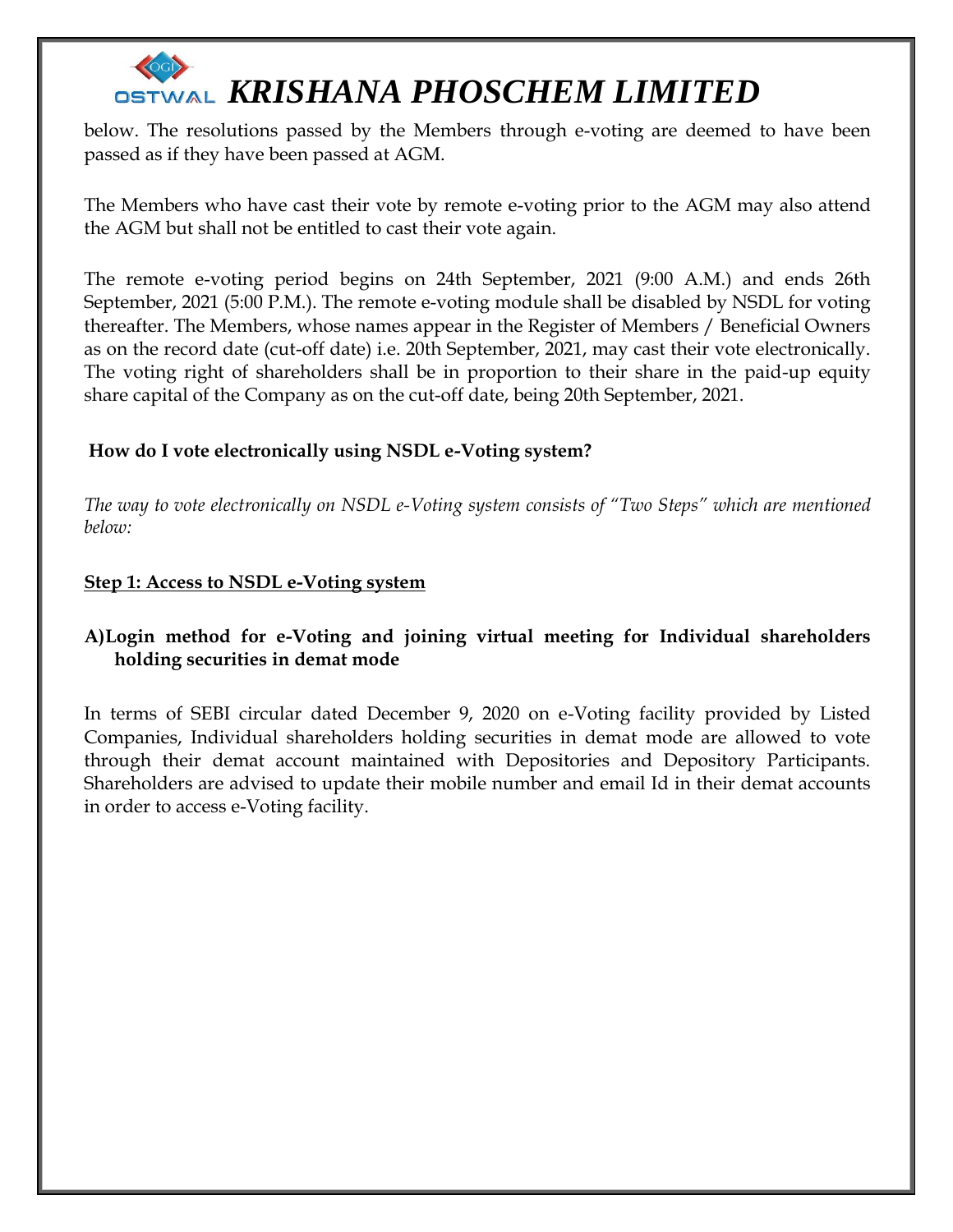## **OSTWAL KRISHANA PHOSCHEM LIMITED**

Login method for Individual shareholders holding securities in demat mode is given below:

| Type of shareholders   Login Method                                                                                                       |
|-------------------------------------------------------------------------------------------------------------------------------------------|
| 1. If you are already registered for NSDL IDeAS facility, please                                                                          |
| visit the e-Services website of NSDL. Open web browser by                                                                                 |
| typing the following URL: https://eservices.nsdl.com/either on                                                                            |
| a Personal Computer or on a mobile. Once the home page of e-                                                                              |
| Services is launched, click on the "Beneficial Owner" icon under                                                                          |
| "Login" which is available under "IDeAS" section. A new screen                                                                            |
| will open. You will have to enter your User ID and Password.                                                                              |
| After successful authentication, you will be able to see e-Voting                                                                         |
| services. Click on "Access to e-Voting" under e-Voting services                                                                           |
| and you will be able to see e-Voting page. Click on options                                                                               |
| available against company name or e-Voting service provider -                                                                             |
| NSDL and you will be re-directed to NSDL e-Voting website for                                                                             |
| casting your vote during the remote e-Voting period or joining                                                                            |
| virtual meeting & voting during the meeting.                                                                                              |
|                                                                                                                                           |
| 2. If the user is not registered for IDeAS e-Services, option to                                                                          |
| register is available at https://eservices.nsdl.com. Select                                                                               |
| <b>IDeAS"</b><br>"Register<br>Online for<br>Portal<br>click<br>or<br>at                                                                   |
| https://eservices.nsdl.com/SecureWeb/IdeasDirectReg.jsp                                                                                   |
| Visit the e-Voting website of NSDL. Open web browser by typing the                                                                        |
| following URL: https://www.evoting.nsdl.com/ either on a Personal                                                                         |
| Computer or on a mobile. Once the home page of e-Voting system is                                                                         |
| launched, click on the icon "Login" which is available under                                                                              |
| 'Shareholder/Member' section. A new screen will open. You will have                                                                       |
| to enter your User ID (i.e. your sixteen digit demat account number held                                                                  |
| with NSDL), Password/OTP and a Verification Code as shown on the                                                                          |
| screen. After successful authentication, you will be redirected to NSDL                                                                   |
| Depository site wherein you can see e-Voting page. Click on options<br>available against company name or e-Voting service provider - NSDL |
| and you will be redirected to e-Voting website of NSDL for casting your                                                                   |
| vote during the remote e-Voting period or joining virtual meeting &                                                                       |
| voting during the meeting.                                                                                                                |
|                                                                                                                                           |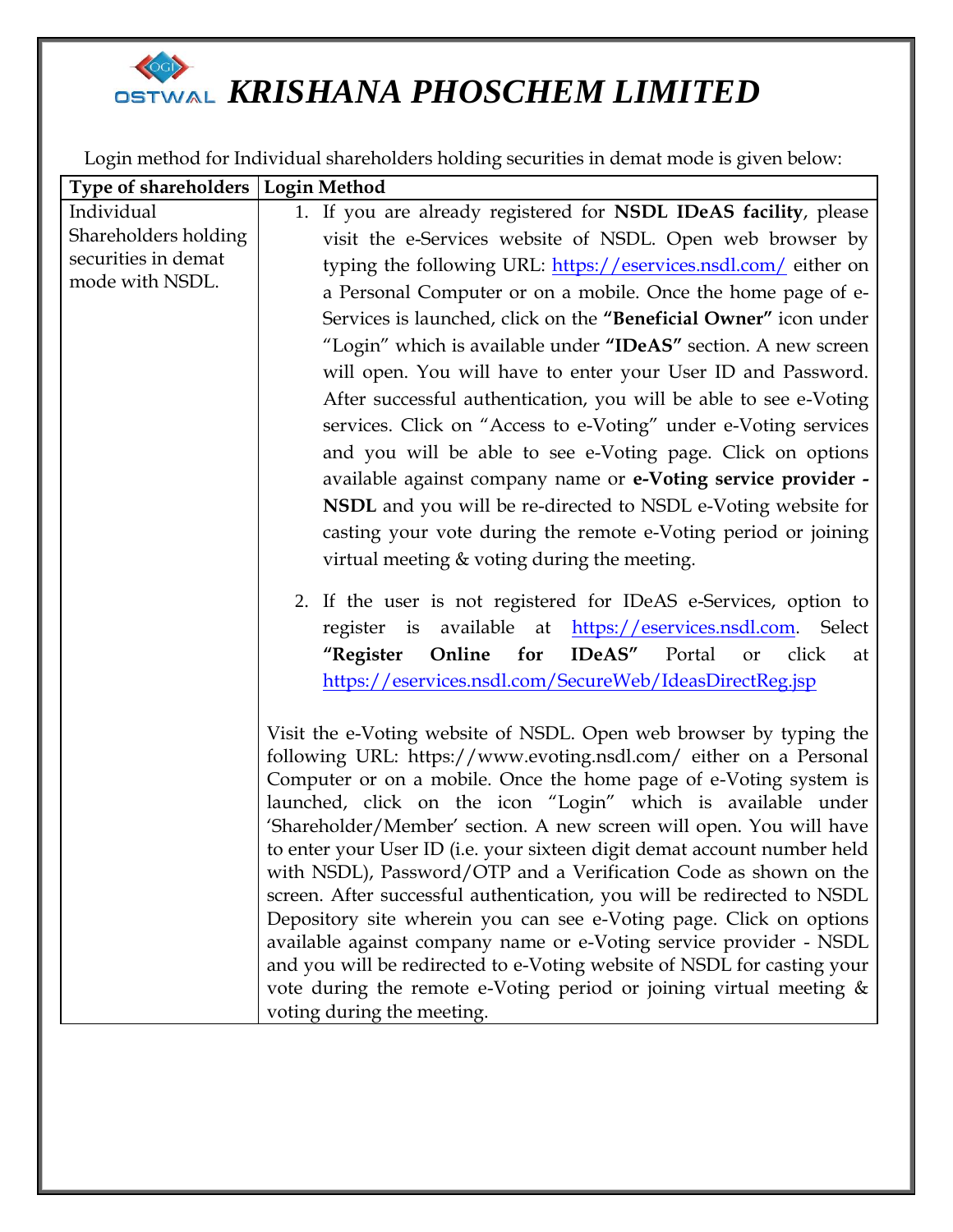| Individual<br>Shareholders holding<br>securities in demat<br>mode with CDSL                                              | 1. Existing users who have opted for Easi / Easiest, they can login<br>through their user id and password. Option will be made<br>to reach e-Voting page without any further<br>available<br>authentication. The URL for users to login to Easi / Easiest are<br>https://web.cdslindia.com/myeasi/home/login<br>or<br>www.cdslindia.com and click on New System Myeasi.                                                                                                                                                                                                                                                                                          |
|--------------------------------------------------------------------------------------------------------------------------|------------------------------------------------------------------------------------------------------------------------------------------------------------------------------------------------------------------------------------------------------------------------------------------------------------------------------------------------------------------------------------------------------------------------------------------------------------------------------------------------------------------------------------------------------------------------------------------------------------------------------------------------------------------|
|                                                                                                                          | 2. After successful login of Easi/Easiest the user will be also able to<br>see the E Voting Menu. The Menu will have links of e-Voting<br>service provider i.e. NSDL. Click on NSDL to cast your vote.                                                                                                                                                                                                                                                                                                                                                                                                                                                           |
|                                                                                                                          | 3. If the user is not registered for Easi/Easiest, option to register is<br>available at<br>https://web.cdslindia.com/myeasi/Registration/EasiRegistratio<br>$\underline{n}$<br>4. Alternatively, the user can directly access e-Voting page by<br>providing demat Account Number and PAN No. from a link in<br>www.cdslindia.com home page. The system will authenticate the<br>user by sending OTP on registered Mobile & Email as recorded in<br>the demat Account. After successful authentication, user will be<br>provided links for the respective ESP i.e. NSDL where the e-<br>Voting is in progress.                                                   |
| Individual<br>Shareholders<br>(holding securities in<br>demat mode) login<br>through their<br>depository<br>participants | You can also login using the login credentials of your demat account<br>through your Depository Participant registered with NSDL/CDSL for e-<br>Voting facility. Once login, you will be able to see e-Voting option. Once<br>you click on e-Voting option, you will be redirected to NSDL/CDSL<br>Depository site after successful authentication, wherein you can see e-<br>Voting feature. Click on options available against company name or e-<br>Voting service provider-NSDL and you will be redirected to e-Voting<br>website of NSDL for casting your vote during the remote e-Voting<br>period or joining virtual meeting & voting during the meeting. |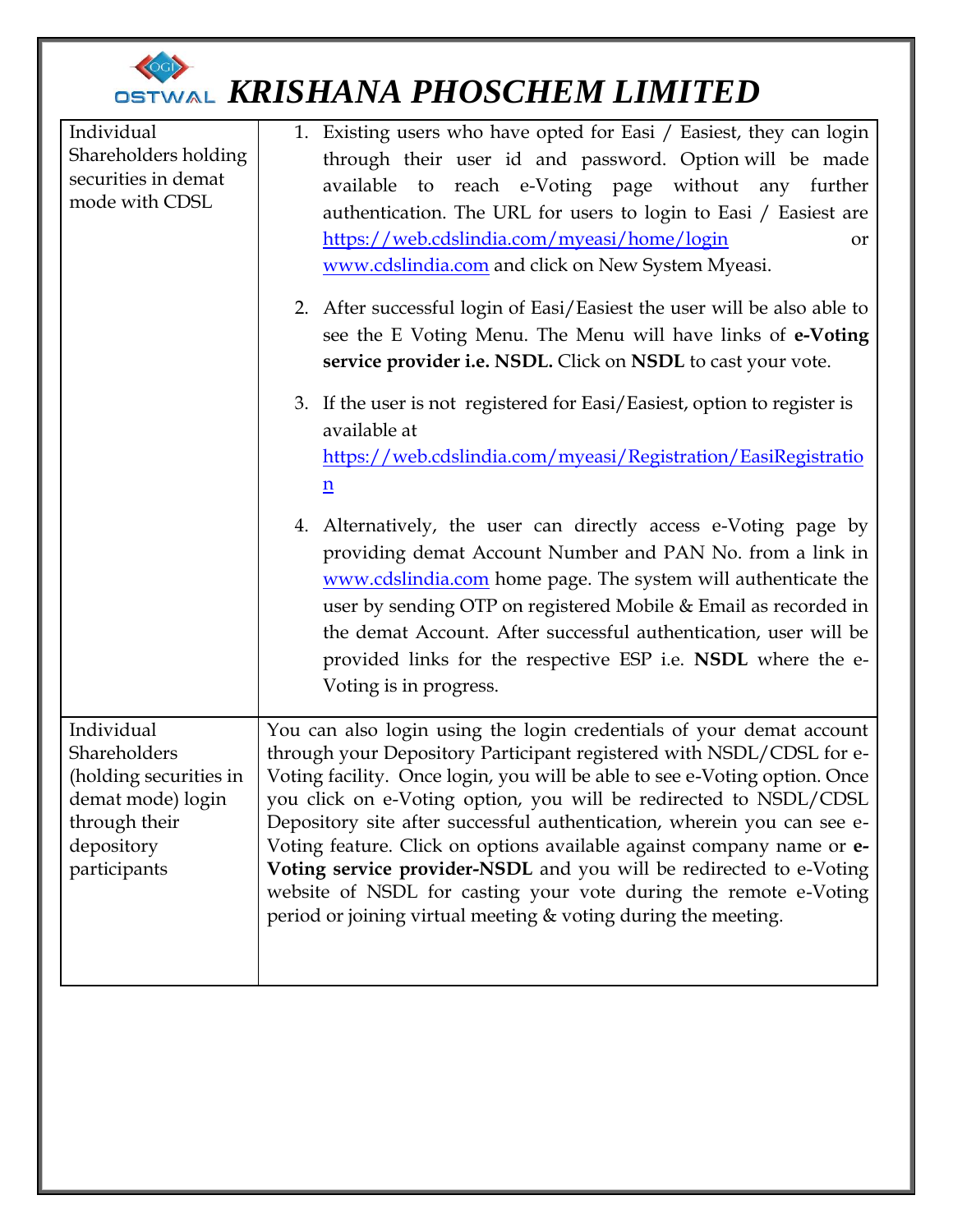**Important note:** Members who are unable to retrieve User ID/ Password are advised to use Forget User ID and Forget Password option available at abovementioned website.

**Helpdesk for Individual Shareholders holding securities in demat mode for any technical issues related to login through Depository i.e. NSDL and CDSL.**

| Login type           | Helpdesk details                                                                        |
|----------------------|-----------------------------------------------------------------------------------------|
| Individual           |                                                                                         |
| Shareholders holding | Members facing any technical issue in login can contact NSDL                            |
|                      | securities in demat helpdesk by sending a request at evoting@nsdl.co.in or call at toll |
| mode with NSDL       | free no.: 1800 1020 990 and 1800 22 44 30                                               |
| Individual           |                                                                                         |
| Shareholders holding | Members facing any technical issue in login can contact CDSL                            |
| securities in demat  | helpdesk by sending a request at helpdesk.evoting@cdslindia.com or                      |
| mode with CDSL       | contact at 022-23058738 or 022-23058542-43                                              |

#### **B) Login Method for shareholders other than Individual shareholders holding securities in demat mode and shareholders holding securities in physical mode.**

How to Log-in to NSDL e-Voting website?

1. Visit the e-Voting website of NSDL. Open web browser by typing the following URL: https://www.evoting.nsdl.com/ either on a Personal Computer or on a mobile.

2. Once the home page of e-Voting system is launched, click on the icon "Login" which is available under 'Shareholder/Member' section.

3.A new screen will open. You will have to enter your User ID, your Password/OTP and a Verification Code as shown on the screen.

Alternatively, if you are registered for NSDL eservices i.e. IDEAS, you can log-in at https://eservices.nsdl.com/ with your existing IDEAS login. Once you log-in to NSDL eservices after using your log-in credentials, click on e-Voting and you can proceed to Step 2 i.e. Cast your vote electronically.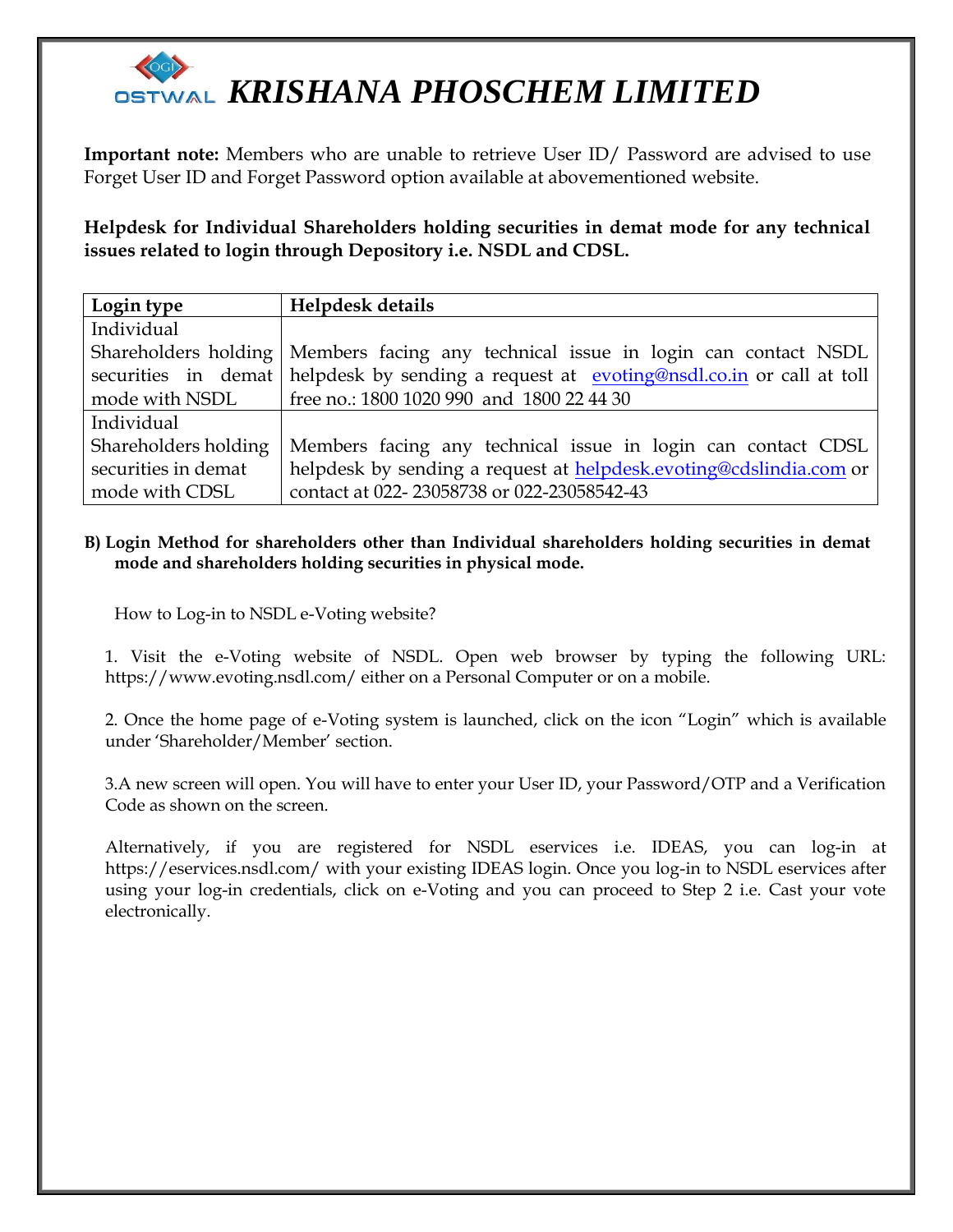4.Your User ID details are given below:

| Manner of holding shares i.e. Demat (NSDL   Your User ID is: |                                              |
|--------------------------------------------------------------|----------------------------------------------|
| or CDSL) or Physical                                         |                                              |
| a) For Members who hold shares in demat                      | 8 Character DP ID followed by 8 Digit Client |
| account with NSDL.                                           | ID                                           |
|                                                              | For example if your DP ID is IN300*** and    |
|                                                              | Client ID is $12*****$ then your user ID is  |
|                                                              | IN300***12*******.                           |
| b) For Members who hold shares in demat                      | 16 Digit Beneficiary ID                      |
| account with CDSL.                                           | For example if your Beneficiary ID<br>1S     |
|                                                              | <i>is</i>                                    |
|                                                              | $12*******************$                      |
| c) For Members holding shares in Physical                    | EVEN Number followed by Folio Number         |
| Form.                                                        | registered with the company                  |
|                                                              | For example if folio number is 001*** and    |
|                                                              | EVEN is 101456 then user ID is 101456001***  |

5. Password details for shareholders other than Individual shareholders are given below:

- a) If you are already registered for e-Voting, then you can user your existing password to login and cast your vote.
- b) If you are using NSDL e-Voting system for the first time, you will need to retrieve the 'initial password' which was communicated to you. Once you retrieve your 'initial password', you need to enter the 'initial password' and the system will force you to change your password.
- c) How to retrieve your 'initial password'?

(i) If your email ID is registered in your demat account or with the company, your 'initial password' is communicated to you on your email ID. Trace the email sent to you from NSDL from your mailbox. Open the email and open the attachment i.e. a .pdf file. Open the .pdf file. The password to open the .pdf file is your 8 digit client ID for NSDL account, last 8 digits of client ID for CDSL account or folio number for shares held in physical form. The .pdf file contains your 'User ID' and your 'initial password'.

(ii) If your email ID is not registered, please follow steps mentioned below in process for those shareholders whose email ids are not registered.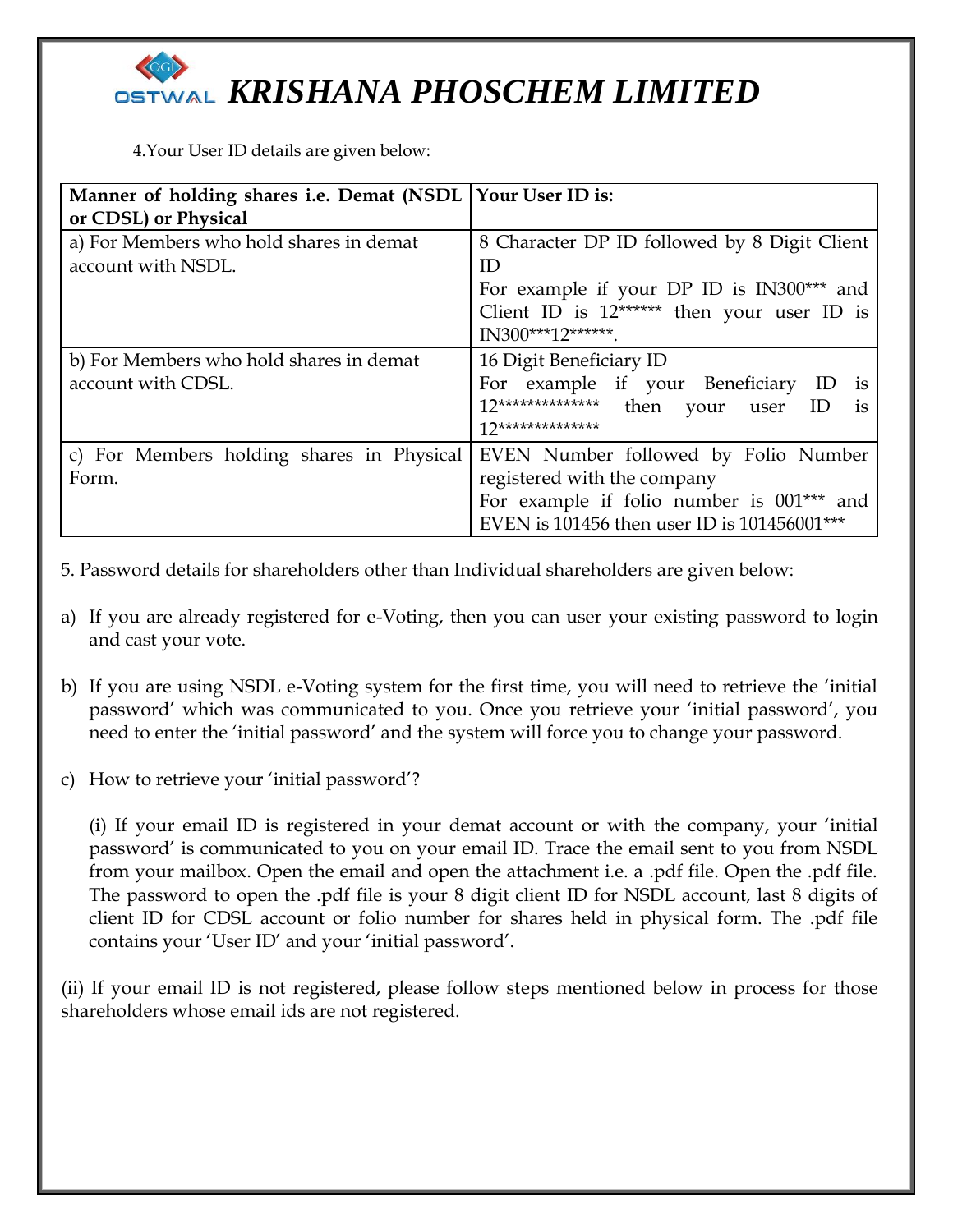6. If you are unable to retrieve or have not received the "Initial password" or have forgotten your password:

a) Click on "Forgot User Details/Password?"(If you are holding shares in your demat account with NSDL or CDSL) option available on [www.evoting.nsdl.com.](http://www.evoting.nsdl.com/)

b) Physical User Reset Password?" (If you are holding shares in physical mode) option available on [www.evoting.nsdl.com.](http://www.evoting.nsdl.com/)

C)If you are still unable to get the password by aforesaid two options, you can send a request at evoting@nsdl.co.in mentioning your demat account number/folio number, your PAN, your name and your registered address etc.

d) Members can also use the OTP (One Time Password) based login for casting the votes on the e-Voting system of NSDL.

7. After entering your password, tick on Agree to "Terms and Conditions" by selecting on the check box.

8. Now, you will have to click on "Login" button.

9. After you click on the "Login" button, Home page of e-Voting will open.

**Step 2: Cast your vote electronically and join General Meeting on NSDL e-Voting system.** How to cast your vote electronically and join General Meeting on NSDL e-Voting system?

1. After successful login at Step 1, you will be able to see all the companies "EVEN" in which you are holding shares and whose voting cycle and General Meeting is in active status.

2. Select "EVEN" of company for which you wish to cast your vote during the remote e-Voting period and casting your vote during the General Meeting. For joining virtual meeting, you need to click on "VC/OAVM" link placed under "Join General Meeting".

3. Now you are ready for e-Voting as the Voting page opens.

4. Cast your vote by selecting appropriate options i.e. assent or dissent, verify/modify the number of shares for which you wish to cast your vote and click on "Submit" and also "Confirm" when prompted.

5. Upon confirmation, the message "Vote cast successfully" will be displayed.

6. You can also take the printout of the votes cast by you by clicking on the print option on the confirmation page.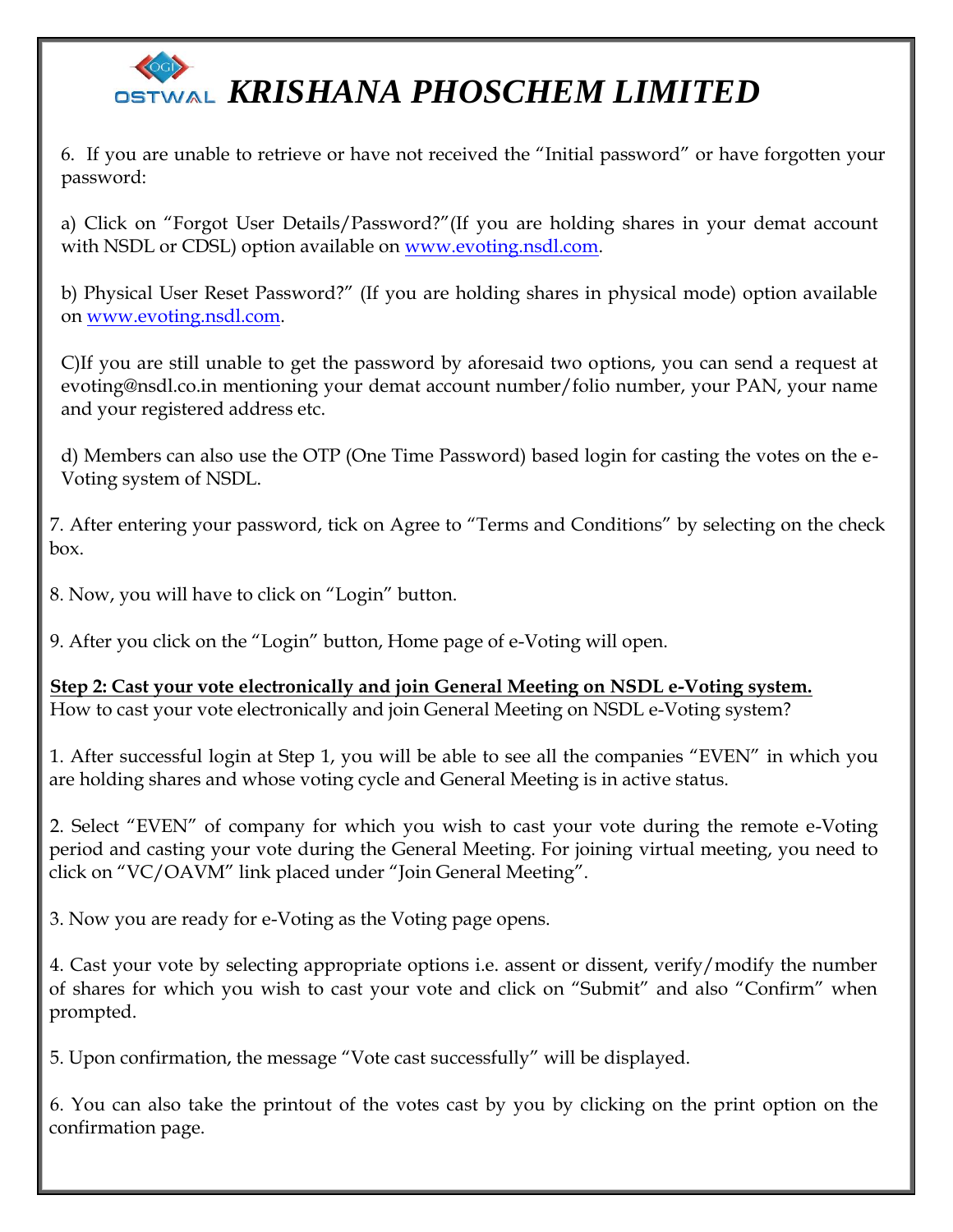7. Once you confirm your vote on the resolution, you will not be allowed to modify your vote.

### **General Guidelines for shareholders**

1.Institutional shareholders (i.e. other than individuals, HUF, NRI etc.) are required to send scanned copy (PDF/JPG Format) of the relevant Board Resolution/ Authority letter etc. with attested specimen signature of the duly authorized signatory(ies) who are authorized to vote, to the Scrutinizer by e-mail to sourabh.bapna12@gmail.com with a copy marked to [evoting@nsdl.co.in.](mailto:evoting@nsdl.co.in)

2.It is strongly recommended not to share your password with any other person and take utmost care to keep your password confidential. Login to the e-voting website will be disabled upon five unsuccessful attempts to key in the correct password. In such an event, you will need to go through the "Forgot User Details/Password?" or "Physical User Reset Password?" option available on www.evoting.nsdl.com to reset the password.

3.In case of any queries, you may refer the Frequently Asked Questions (FAQs) for Shareholders and e-voting user manual for Shareholders available at the download section of www.evoting.nsdl.com or call on toll free no.: 1800-222-990 and 1800-224-430 or send a request at [evoting@nsdl.co.in](mailto:evoting@nsdl.co.in)

4.Any person who acquires shares of the Company and becomes a Member of the Company after the dispatch of the Notice and holding shares as on the cut-off date, i.e. 20th September, 2021, may obtain the User ID and password by sending a request at evoting@nsdl.co.in or secretarial@krishnaphoschem.com. However, if you are already registered with NSDL for remote e-voting, then you can use your existing user ID and password for casting your vote. If you forgot your password, you may reset your password by using "Forgot User Details/Password" option available on www.evoting.nsdl.com or contact NSDL at the following Toll-free no. 1800-222-990.

**Process for those shareholders whose email ids are not registered with the depositories for procuring user id and password and registration of e mail ids for e-voting for the resolutions set out in this notice:**

- 1. In case shares are held in physical mode please provide Folio No., Name of shareholder, scanned copy of the share certificate (front and back), PAN (self-attested scanned copy of PAN card), AADHAR (self-attested scanned copy of Aadhar Card) by email to secretarial@krishnaphoschem.com
- 2. In case shares are held in demat mode, please provide DPID-CLID (16 digit DPID + CLID or 16 digit beneficiary ID), Name, client master or copy of Consolidated Account statement, PAN (selfattested scanned copy of PAN card), AADHAR (self-attested scanned copy of Aadhar Card) to [secretarial@krishnaphoschem.com](mailto:secretarial@krishnaphoschem.com) If you are an Individual shareholders holding securities in demat mode, you are requested to refer to the login method explained at step 1 (A) i.e. Login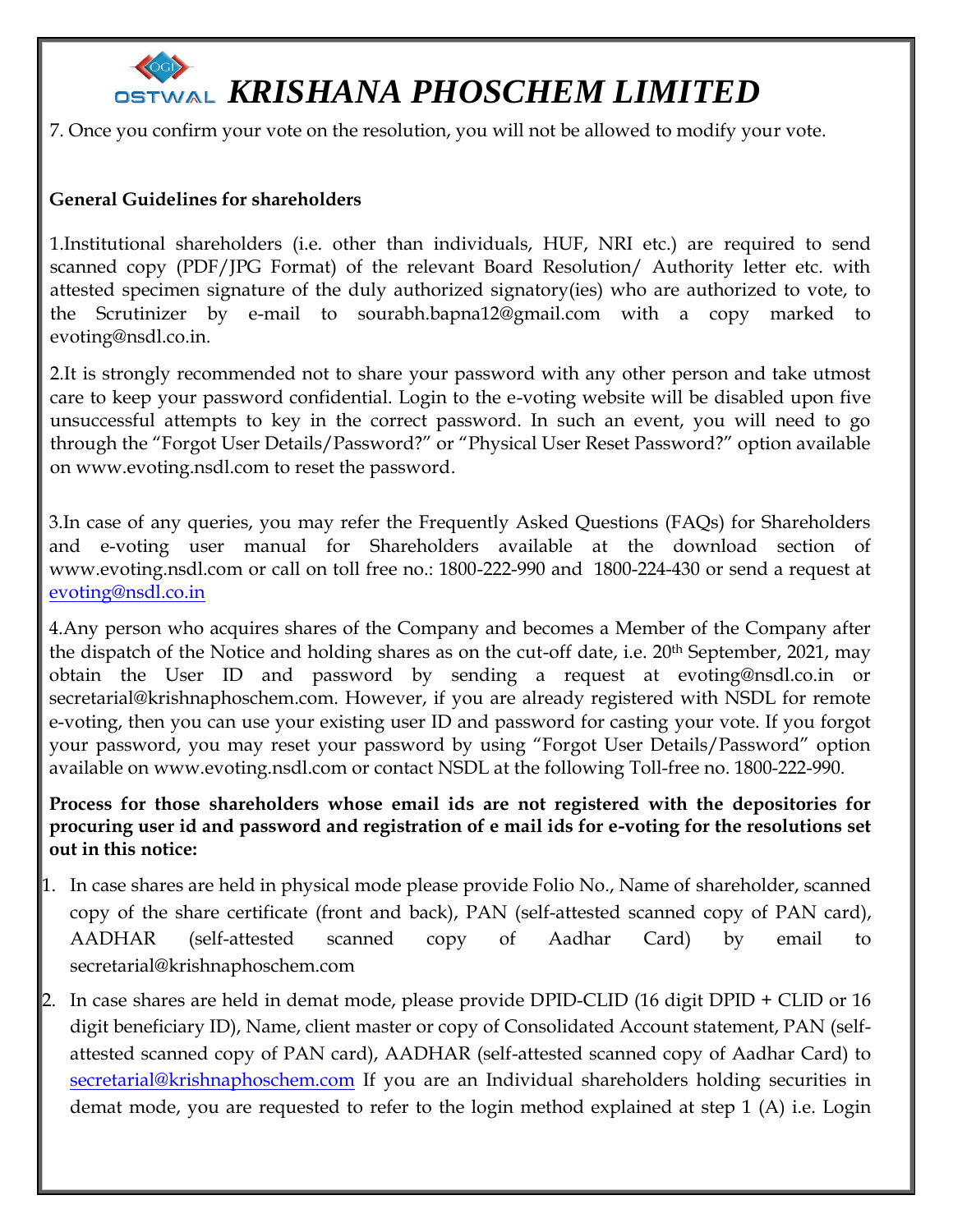method for e-Voting and joining virtual meeting for Individual shareholders holding securities in demat mode.

- 3. Alternatively member may send an e-mail request to evoting@nsdl.co.in for obtaining User ID and Password by proving the details mentioned in Point (1) or (2) as the case may be.
- 4. In terms of SEBI circular dated December 9, 2020 on e-Voting facility provided by Listed Companies, Individual shareholders holding securities in demat mode are allowed to vote through their demat account maintained with Depositories and Depository Participants. Shareholders are required to update their mobile number and email ID correctly in their demat account in order to access e-Voting facility.

### **The instructions for members for e-voting on the day of the EGM/AGM are as under: -**

- 1. The procedure for e-Voting on the day of the EGM/AGM is same as the instructions mentioned above for remote e-voting.
- 2.Only those Members/ shareholders, who will be present in the EGM/AGM through VC/OAVM facility and have not casted their vote on the Resolutions through remote e-Voting and are otherwise not barred from doing so, shall be eligible to vote through e-Voting system in the EGM/AGM.
- 3.Members who have voted through Remote e-Voting will be eligible to attend the EGM/AGM. However, they will not be eligible to vote at the EGM/AGM.
- 4. The details of the person who may be contacted for any grievances connected with the facility for e-Voting on the day of the EGM/AGM shall be the same person mentioned for Remote e-voting.

### **Instructions for members for attending the AGM through VC/OAVM are as under:**

1.) Member will be provided with a facility to attend the EGM/AGM through VC/OAVM through the NSDL e-Voting system. Members may access by following the steps mentioned above for Access to NSDL e-Voting system. After successful login, you can see link of "VC/OAVM link" placed under "Join General meeting" menu against company name. You are requested to click on VC/OAVM link placed under Join General Meeting menu. The link for VC/OAVM will be available in Shareholder/Member login where the EVEN of Company will be displayed. Please note that the members who do not have the User ID and Password for e-Voting or have forgotten the User ID and Password may retrieve the same by following the remote e-Voting instructions mentioned in the notice to avoid last minute rush.

2.) Members are encouraged to join the Meeting through laptops for better experience. Further Members will be required to use internet with a good speed to avoid any disturbance during the meeting. Members connecting from their mobile devices or tablets or through laptop connecting via mobile hotspot may experience audio or video loss due to fluctuation in their respective network. It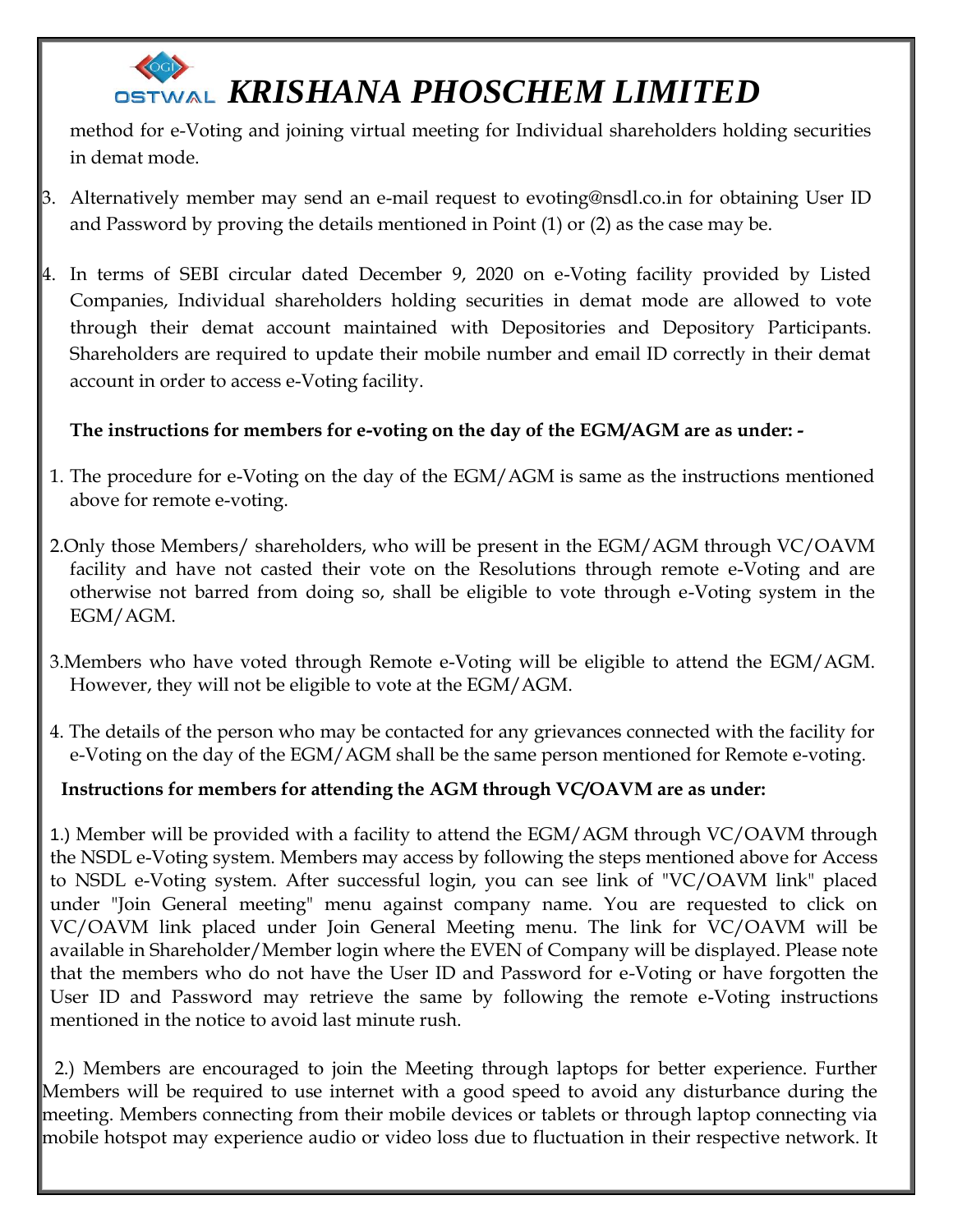is therefore recommended to use stable Wi-Fi or LAN connection to attend the AGM without any interruption.

3.) Facility of joining the meeting shall be open 30 minutes before the time scheduled for the meeting and shall be closed 15 minutes after such scheduled time and will be available on first come first served basis.

- 4.) Shareholders who would like to express their views/ask questions during the meeting may register themselves as a speaker may send their request mentioning their name, demat account number/folio number, email id, mobile number at [secretarial@krishnaphoschem.com.](mailto:secretarial@krishnaphoschem.com)
- 5.) Shareholders who would like to express their views/have questions may send their questions in advance mentioning their name demat account number/folio number, email id, mobile number at secretarial@ krishnaphoschem.com. The same will be replied by the company suitably.

### **Other Instructions**

- **1.)** The voting rights of shareholders (for voting through remote e-Voting before the AGM and remote e-Voting during the AGM) shall be in proportion to their shares of the paid-up equity share capital of the Company as on the cut-off date, which is September 20, 2021. A person whose name is recorded in the Register of Members or in the Register of Beneficial Owners maintained by the Depositories as on the cut-off date only shall be entitled to avail the facility of remote evoting as well as voting at the AGM.
- 2.) Any person who is not a member as on the cutoff- date should treat this Notice for information only.
- 3.) The e-voting period commences on Friday, September 24, 2021 at 9.00 a.m. (IST) and ends Sunday, September 26, 2021 at 5.00 p.m. (IST) during this period, shareholders of the Company, holding shares in physical form or in dematerialized form, as on the cut-off date, i.e. September 20, 2021, may cast their vote electronically. The e-voting module shall be disabled by NSDL for voting.
- 4.) Members who are registered with NSDL for e-voting can use their existing user Id and password for casting their votes.
- 5.) The Members who have cast their vote by remote e-voting prior to the AGM may also attend/ participate in the AGM through VC or OAVM but shall not be entitled to cast their vote again.
- 6.) Any person, who acquires shares of the Company and becomes a Member of the Company after dispatch of the Notice and holding shares as of the cut-off date, may obtain the login ID and password by sending a request at evoting@nsdl.co.in. However, if he/she is already registered with NSDL for remote e-voting then he/she can use his/ her existing User ID and password for casting the vote.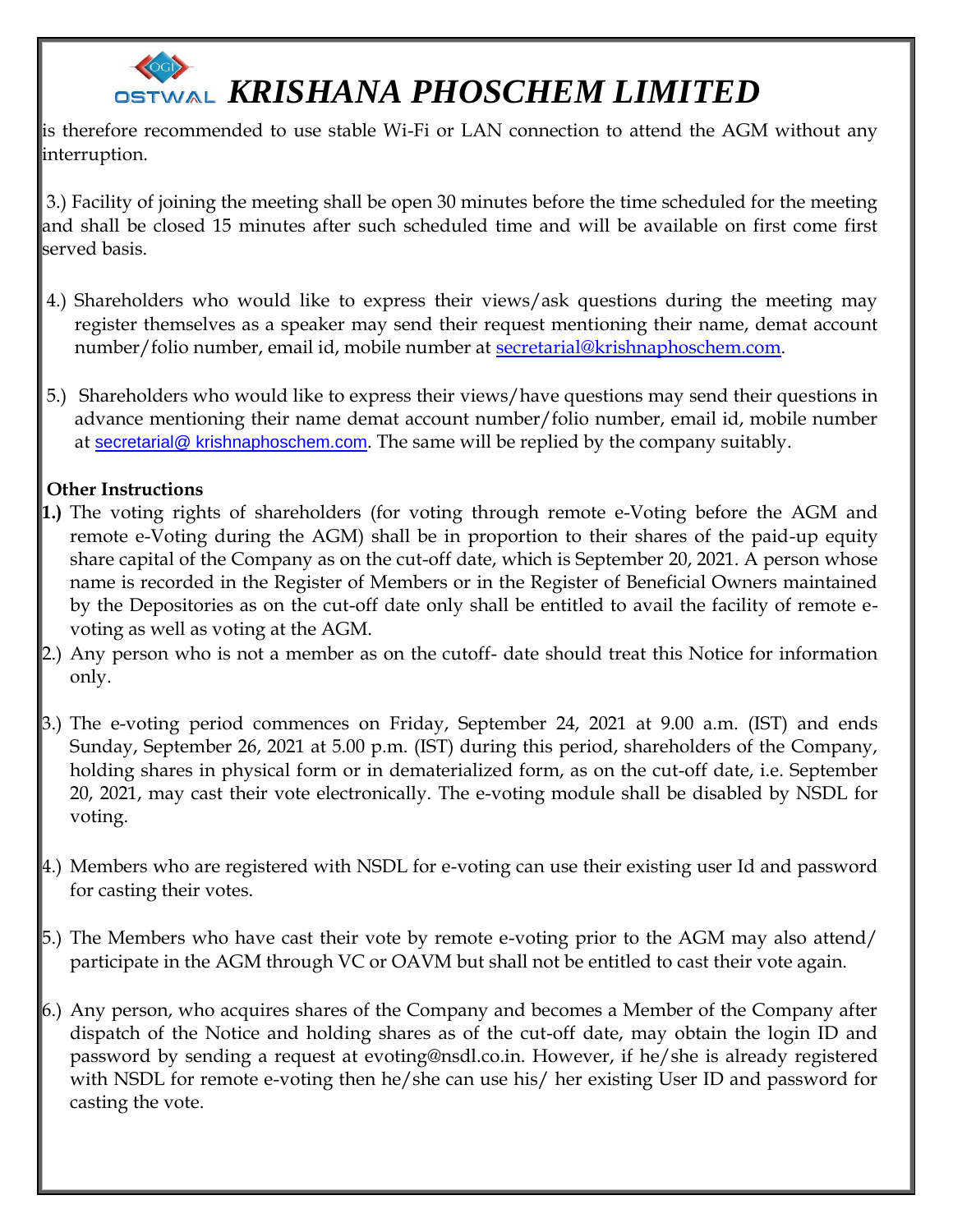

- 7.) Mr. Sourabh Bapna, Practicing Company Secretary (Membership No. 51505 & CP No. 19968) has been appointed as the Scrutinizer by the Board for providing facility to the Members of the Company to scrutinize remote e-Voting process before the AGM as well as remote e-Voting during the AGM in a fair and transparent manner.
- 8.) The Chairman shall, at the AGM, at the end of discussion on the resolutions on which voting is to be held, allow voting, by use of remote e-voting system for all those Members who are present during the AGM through VC/OAVM but have not cast their votes by availing the remote e-Voting facility.
- 9.) The Scrutinizer shall, immediately after the conclusion of voting at the AGM, unblock the votes cast and make, not later than 48 hours of conclusion of the AGM, a consolidated Scrutinizer's Report of the total votes cast in favour or against, if any, to the Chairman or a person authorized by him in writing, who will acknowledge the receipt of the same and declare the result of the voting forthwith.
- 10.) The results will be declared within 48 hours of conclusion of the Annual General Meeting. The results declared along with the Scrutinizer's Report shall be placed on the Company's website www.krishnaphoschem.com and on the website of NSDL: www.evoting.nsdl.com immediately after the result is declared. The Company shall simultaneously forward the results to The National Stock Exchange of India Limited ("NSE") where the shares of the Company are listed.
- 11.) Subject to receipt of requisite number of votes, the resolutions shall be deemed to be passed on the date of AGM i.e. Monday, September 27, 2021.
- 12.) Since the AGM will be held through VC or OAVM, the Route Map is not annexed in this Notice.

Place: Bhilwara

 By Order of the Board of Directors Dated: 27/08/2021 For Krishana Phoschem Limited

 Sd/- (Priyanka Bansal) Company Secretary & Compliance Officer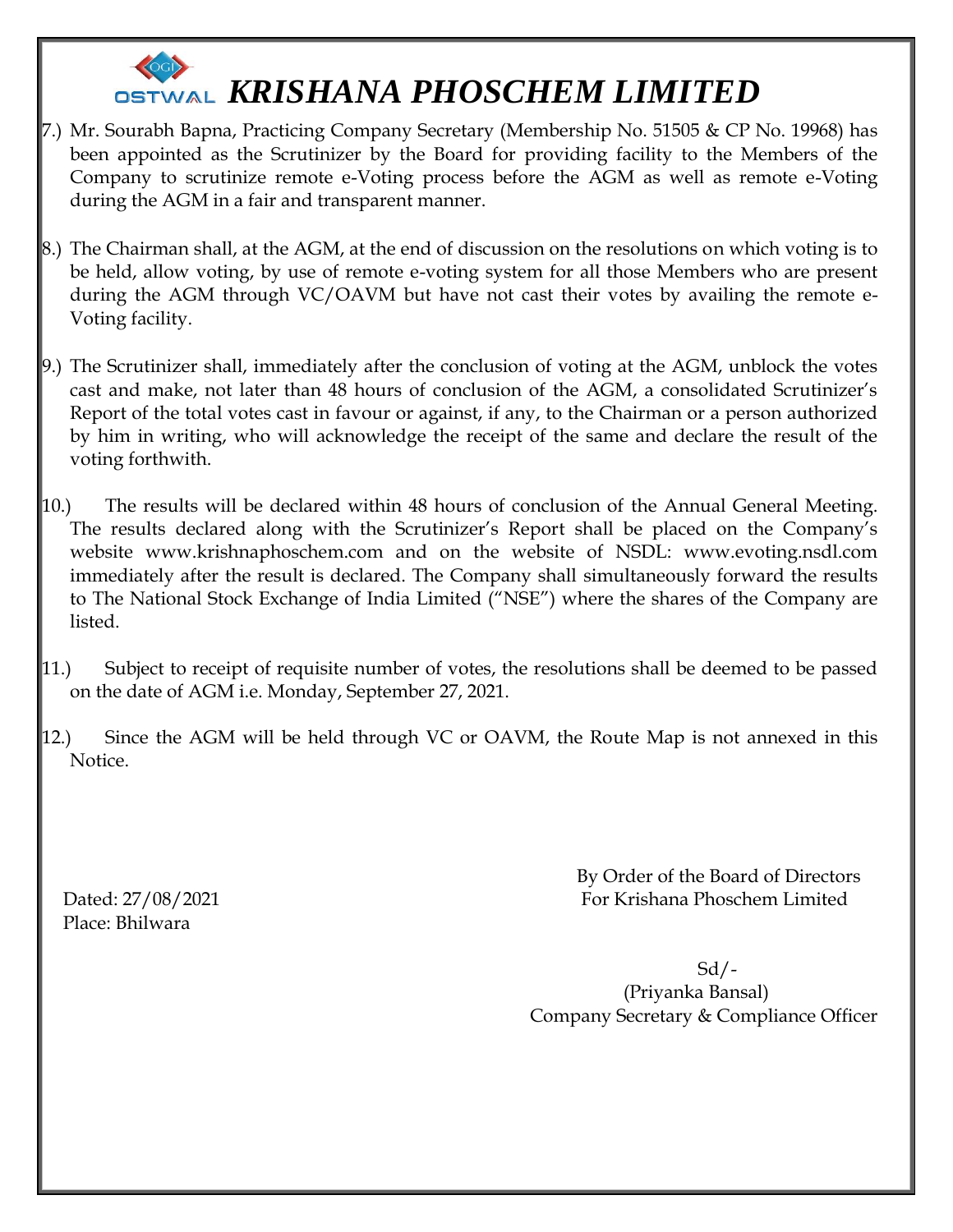

**Explanatory Statement Pursuant To Section 102 of the Companies Act, 2013**

### **Item No. 4**

The Board of Directors of the Company, on the recommendation of the Audit Committee, approved the appointment and remuneration of  $M/s$  K.C. Moondra & Associates, Cost Accountant, to conduct the cost audit of the Company for the financial year ending 31st March, 2022. In terms of the provisions of Section 148(3) of the Companies Act, 2013 read with Rule 14(a) (ii) of the Companies (Audit and Auditors) Rules, 2014, the remuneration payable to the Cost Auditor is required to be ratified by the Members of the Company. Accordingly, consent of the Members is sought to ratify the remuneration payable to the Cost Auditors.

None of the Directors or Key Managerial Personnel and their relatives, are concerned or interested (financially or otherwise) in this Resolution.

The Directors recommend the resolution for approval of members. **Item No. 5**

The Board of Directors has re-appointed Mrs. Priyanka Surana as an women Independent Director from 27th August 2021 pursuant to Section 149, 152 of the Companies Act, 2013.

In accordance with Section 149 and 152 read with Schedule IV of the Companies' Act, 2013 the Securities and Exchange Board of India (SEBI) and all other applicable provisions, that every Listed Company is required that at least half of the board of directors shall comprise of independent directors, so for giving the effect and to adhere to the section Company has appointed Mrs. Priyanka Surana , not liable to retire by rotation and subject to the approval of members, to hold office for a term of 5 (Five) consecutive years up to the conclusion of 22<sup>nd</sup> AGM of the company.

The Company has received from Mrs. Priyanka Surana consent in writing to act as Director in Form DIR-2 pursuant to Rule 8 of the Companies (Appointment & Qualification of Directors) Rules, 2014; intimation in Form DIR-8 pursuant to Rule 14 of the Companies (Appointment & Qualification of Directors) Rules, 2014 to the effect that they are not disqualified in accordance with sub-section (2) of Section 164 of the Companies Act, 2013 and declaration that he meet the criteria of independence as provided in Section 149(6) of the Companies Act, 2013.

A brief profile of Mrs. Priyanka Surana, including nature of her expertise, is provided in the notice.

In the opinion of the Board, Mrs. Priyanka Surana fulfills the conditions for their re-appointment as Independent women Director as specified in the Companies Act, 2013. Accordingly, the Board, recommends the passing of the Special Resolution as set out in the Item no. 5 of the Notice.

None of the Directors or Key Managerial Personnel and their relatives, Except Mrs. Priyanka Surana, being an appointee, are concerned or interested (financially or otherwise) in this Resolution.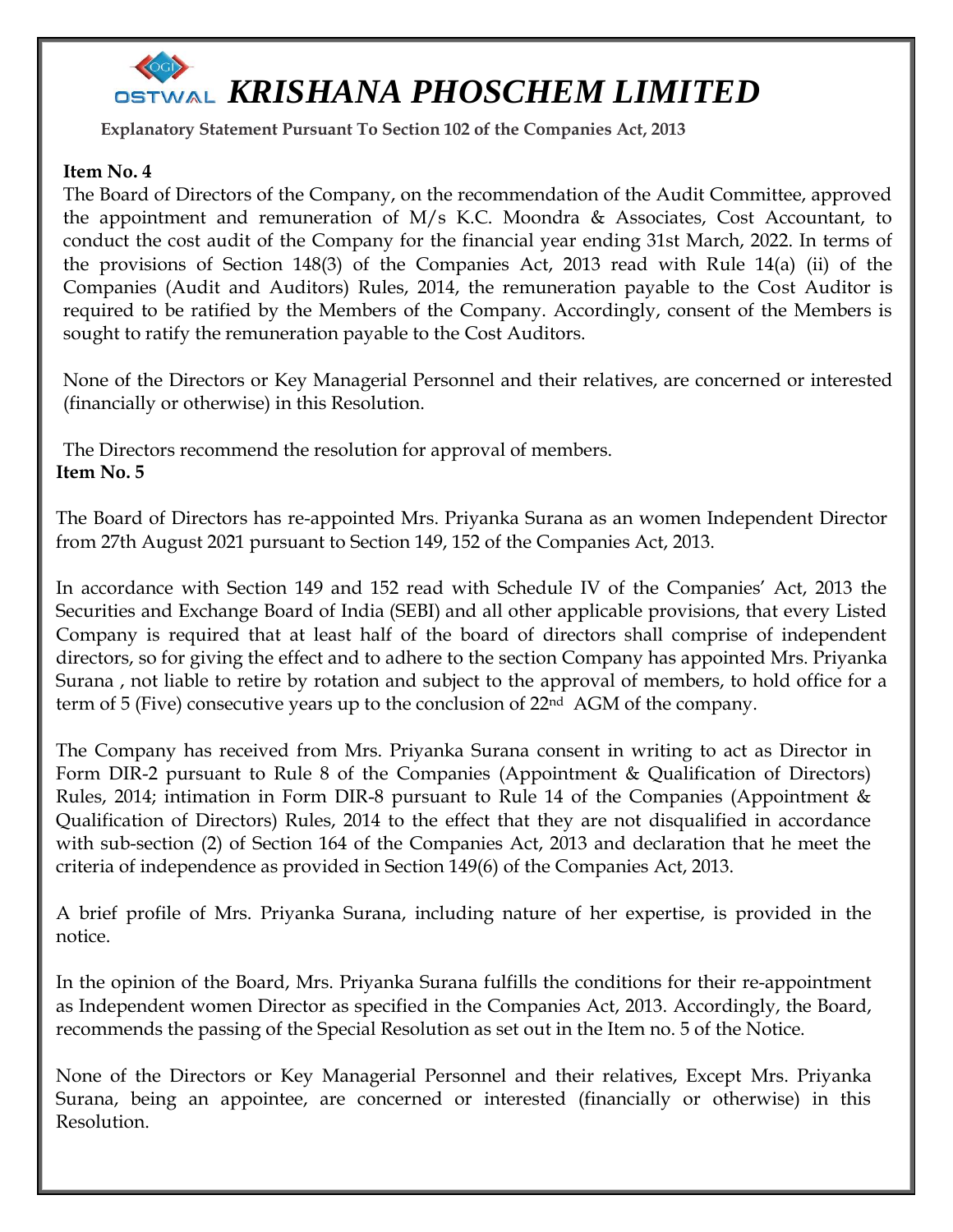

### **Item No. 6**

In order to meet business requirement, it is required to raise further capital in the Company and hence it is necessary to increase the Authorised Share Capital of the Company and also to amend Capital Clause V of Memorandum of Association of the Company.

Present Authorised Capital of the Company is Rs. 30,00,00,000 (Rupees Thirty Crore Only) divided into, 300,00,000 (Three Crore) Equity Shares of 10/- (Rupees Ten) each. After the increased Authorised Capital would be Rs. 40,00,00,000 (Rupees Forty Crore only) divided into 4,00,00,000 (four Crore) Equity Shares of Rs. 10/- (Rupees Ten) each by creation of additional 100,00,000 (one crore) Equity Shares of Rs.10/- (Rupees Ten) each ranking pari passu in all the respect with the existing equity shares of the Company.

The proposed increase in the authorized capital requires alteration of the Memorandum of Association of the Company and the Board of Directors recommends the passing of this resolution as ordinary resolution set out at Item No. 6.

The Directors are deemed to be interested or concerned in this resolution to the extent of their holding of equity shares of the company.

### **Item No. 7**

As per Section 197 of the Companies Act,2013 and rules thereunder the total managerial remuneration payable by the Company to its Directors, including managing director and whole time director and its manager in respect of any financial year may exceed 11% of the net profits of the Company calculated as per Section 198 of the Companies Act,2013, provided the same has been approved by the Shareholders of the Company by way of Ordinary/ Special Resolutions. The requirement of Central Government which was hitherto required has been done away with.

Pursuant to the recommendation of Nomination & Remuneration Committee , the Board of Directors of the Company in its meeting held on 27.08.2021 recommended to increase in overall limit of managerial remuneration payable by the Company in respect of financial year from 5% to 25% of the net profits of the Company computed in the manner laid down in Section 198 of the Companies Act, 2013 subject to the approval of the Shareholders by way of Special Resolution.

Accordingly, the Board recommends the Special Resolution for approval of the members.

Except Mr. Praveen Ostwal, Managing Director, Mr. Mahendra Kumar Ostwal and Pankaj Ostwal, Director, none of other Directors or Key Managerial personnel of the Company including their relatives is concerned or interested in the Resolution, financially or otherwise, except to the extent of their shareholding, if any, in the Company.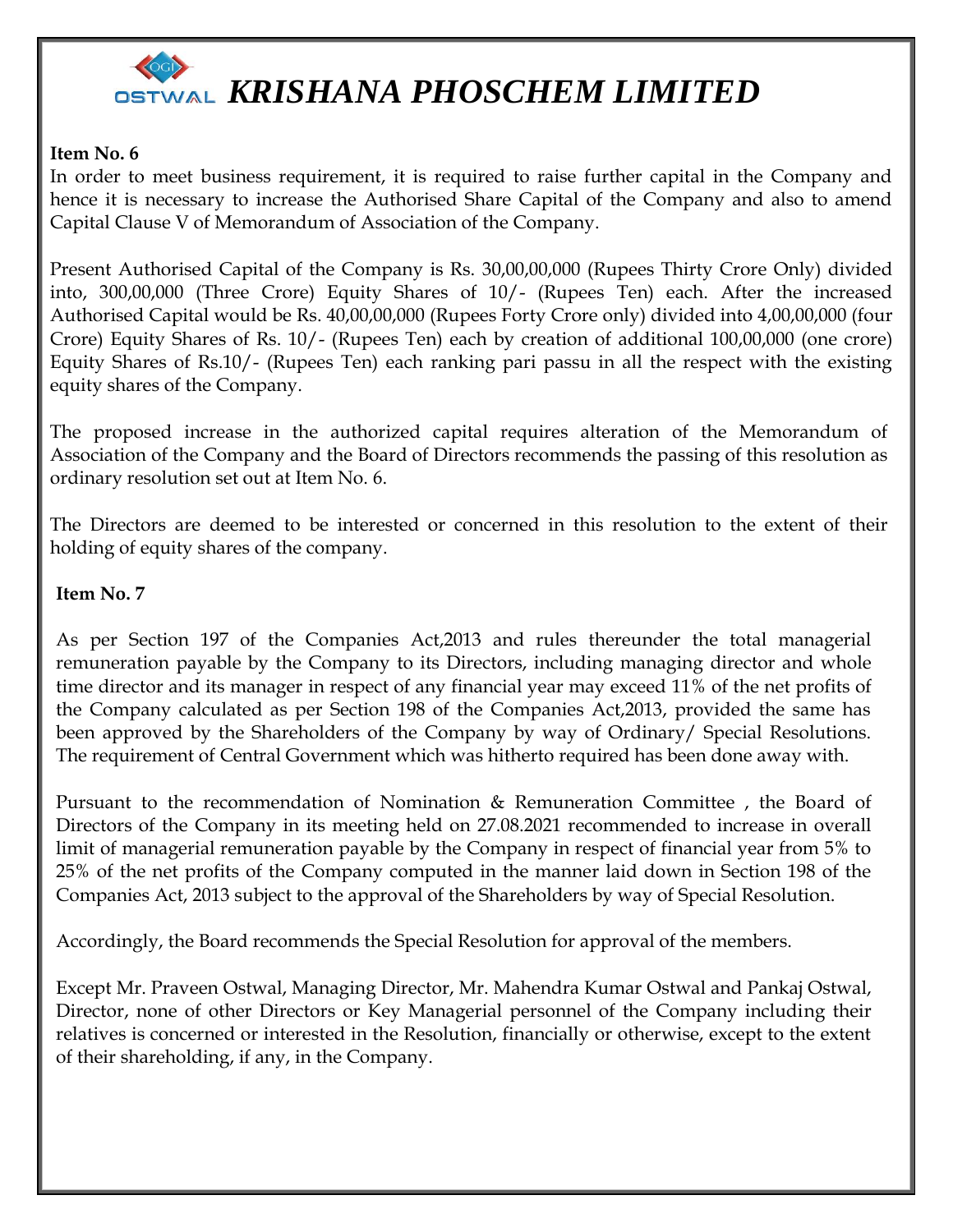

### **Item No 8**

Mr. Praveen Ostwal, was re- appointed as Managing Director of the Company by the Board at its Meeting held on April 18, 2018 for a period of 5 years i.e. from April 01, 2018 to March 31, 2023. The same was subsequently approved by the members at the AGM held on September 27. 2018.

Further, considering the contribution of Mr. Praveen Ostwal and the progress made by the Company under his leadership and guidance and as per the recommendation of the Nomination and Remuneration Committee, the Board at its Meeting held on August 27, 2021 approved the upward revision in the managerial remuneration of Mr. Praveen Ostwal, effective from 1st April 2021 till reminder of duration of his tenure upto 25%of the net profit computed in the manner laid down in Section 198 of the Companies Act, 2013 subject to the approval of members of the Company by passing a Special Resolution.

As per Section 197 read with Schedule V of the Companies Act, 2013, the revised remuneration of Mr. Praveen Ostwal as decided by the Board is required to be approved by the Members at their meeting and therefore, the shareholders of the company are required to approve the aforementioned upward revision in the managerial remuneration of Mr. Praveen Ostwal Managing Director of the Company by passing a Special Resolution.

Accordingly, the Board recommends the Special Resolution for approval of the members.

Except Mr. Praveen Ostwal, Managing Director, Mr. Mahendra Kumar Ostwal and Pankaj Ostwal, Director, none of other Directors or Key Managerial personnel of the Company including their relatives is concerned or interested in the Resolution, financially or otherwise, except to the extent of their shareholding, if any, in the Company.

### **Item No 9**

The Board of Directors are of the opinion that, in order to remunerate the Non-Executive of the Company, for the responsibilities entrusted upon them under the law particularly with the requirements of the Corporate Governance Policies, the current trends and commensurate with the time devoted and the contribution made by them, the Board at their Meeting held on  $11<sup>th</sup>$  March, 2021 have approved, subject to such Statutory approvals as may be necessary, payment by way of salary and Commission, to be paid to the Non- Executive of the Company. Board of Directors of the Company has approved payment of Salary/Commission to Non- Executive of the Company, within the maximum limit of 1% of net profits of the Company, to be determined by the Board of Directors for each Non-Executive for each financial year, in addition to the sitting fees paid for each of the Board and its Committee meetings attended by them. The Companies Act requires approval of members of the Company by passing a Special Resolution in general meeting for payment of remuneration by way of Salary/Commission to Non-Executive Directors of the Company.

All the Non-Executive Directors of the Company may be deemed to be concerned or interested in the said resolution to the extent of the salary/commission payable to them.